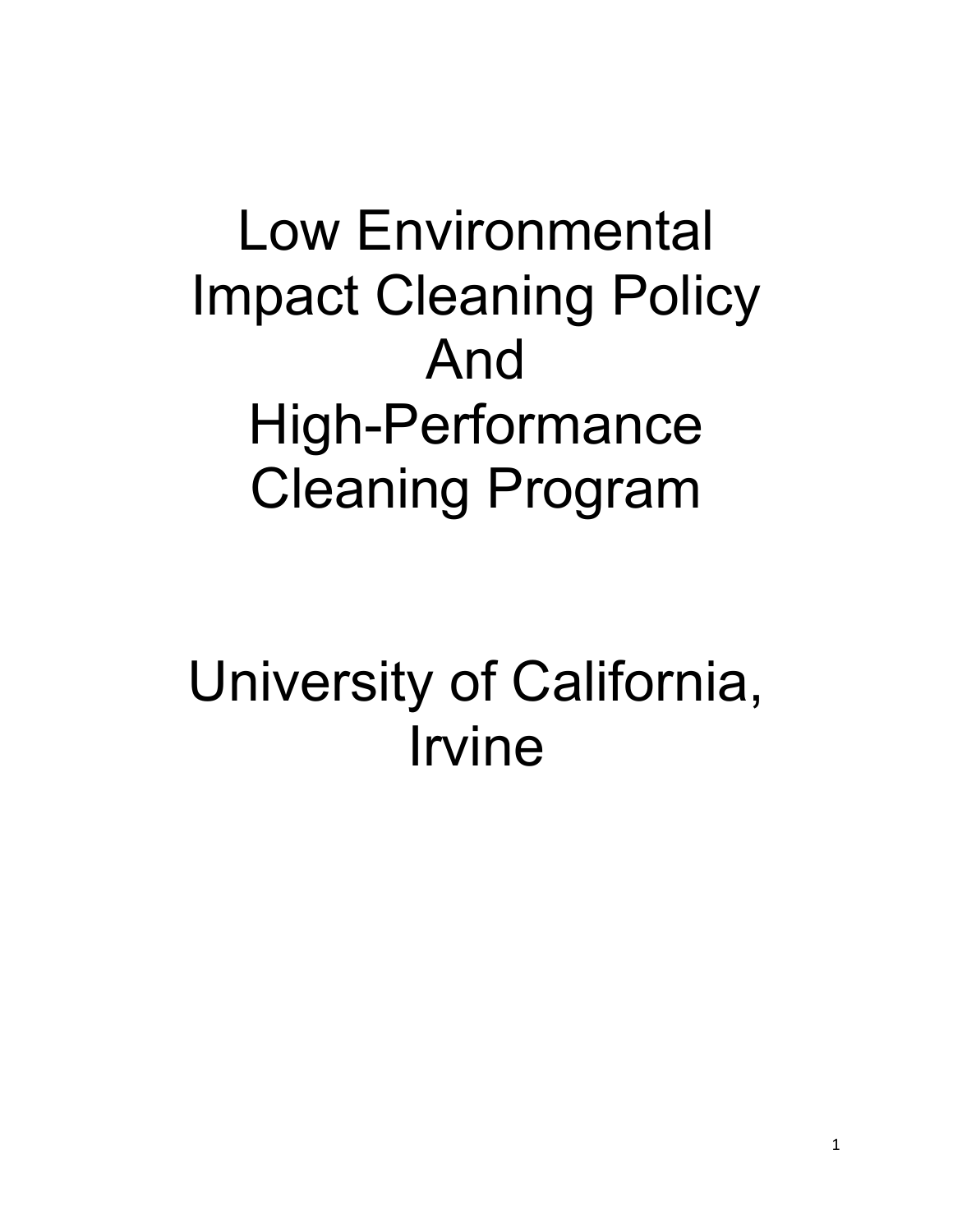# **Table of Contents**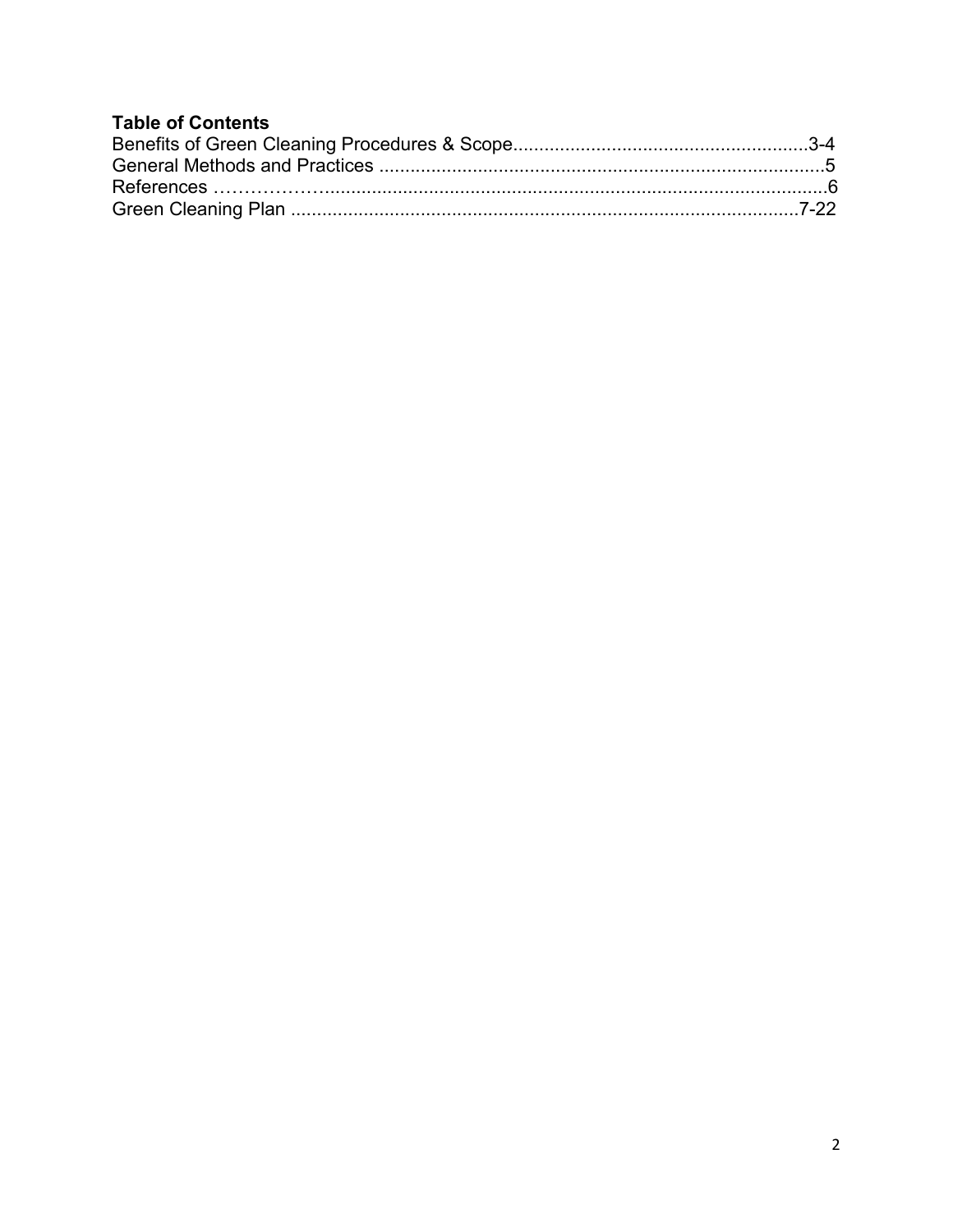#### **GREEN CLEANING POLICY Benefits of Green Cleaning Procedures:**

The intent of this program is to minimize exposure of building occupants and maintenance personnel to potentially hazardous chemical, biological and particle contaminants which may adversely impact air quality, health, building finishes and systems, and the environment, and to balance these needs with the cost and quality of the managed systems to provide a sustainable approach to cleaning and janitorial maintenance.

## **Scope:**

The scope of this document covers all normal cleaning activities undertaken in the course of managing the campus core of the University of California, Irvine facility. The scope includes the following:

- **Entryway Systems Maintenance**
- **Isolated Chemical Storage and Mixing Areas**
- **Sustainable Housekeeping Systems including Chemicals and Equipment**
- **Use of Concentrates from Dispensing Equipment**
- **Carpet Maintenance**
- **Disposable Housekeeping Products**
- **Training**

This policy applies to the **UNIVERSITY OF CALIFORNIA, IRVINE** located in Irvine, CA 92697**.** The policy will be applied to all the buildings in the campus core.

# **PERFORMANCE METRICS**

Part of the process with regards to LEED EBOM is to measure performance within the cleaning program. UCI Facilities Management will accomplish this in the following ways:

- 1. Monthly walk throughs are conducted. Quality Control Inspections will be completed. A log of the results shall be kept. Scoring will be compiled and tracked to determine custodial effectiveness with the Green Cleaning program. Custodial effectiveness in accordance with "APPA" to measure cleanliness levels must take place. Monthly audits will be conducted. Improvements will be made accordingly.
- 2. A Continuous Improvement form will be used as a metric to measure tenant satisfaction. A log of the results shall be kept. This can be done quarterly to selected tenants or annually to the entire building – this form should be sent electronically and should be responded to electronically to cut down on unnecessary paper usage.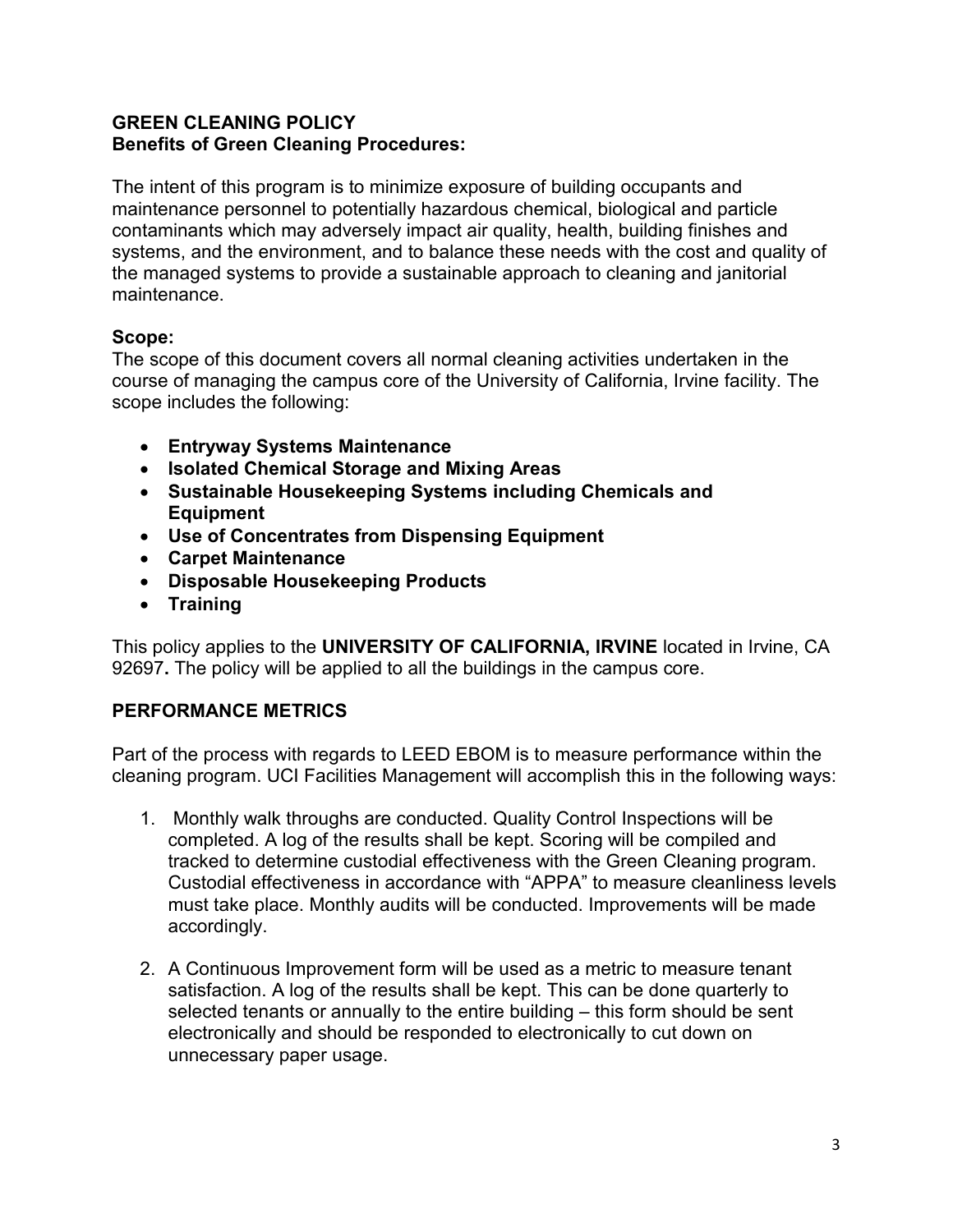3. Cleanliness level logs should be maintained not only over the performance period but all the time to continue to measure Custodial Effectiveness

#### **Performance Goals:**

1. Seek to ensure that at least 30% of cleaning, hard floor and carpet care products purchased meet program sustainability criteria as detailed in LEED EBOM EQ 3.3.

2. Seek to achieve 100% of all powered cleaning equipment purchases meet program sustainability criteria as detailed in LEED EBOM EQ 3.4. In addition, 20% of all janitorial equipment purchases meet program sustainability criteria as detailed in LEED EBOM EQ 3.4.

3. Maintain appropriate standard operating procedures, strategies, and guidelines for critical tasks as detailed in EQ Prerequisite 3.

4. Ensure appropriate staff training on an ongoing basis as detailed in EQ Prerequisite 3. Training will take place on a monthly basis and will be documented accordingly at UCI.

5. Collect occupant feedback to ensure continuous improvement and occupant satisfaction. A log of the results shall be kept.

6. Provide a benchmarking process to measure custodial effectiveness which meets with current collective bargaining agreement requirements.

#### **Responsible Parties**

| <b>Name</b>             | <b>Fitle</b>                                  | <b>Phone</b>   | <b>Email</b>         |
|-------------------------|-----------------------------------------------|----------------|----------------------|
| Jacqueline<br>Castaneda | Sr. Custodial<br>Superintendent,<br>UC Irvine | (949) 824-3834 | $ $ imcampb1@uci.edu |

## **Time Period**

This policy was formally adopted on January, 2014 and will remain in place, with amendments and revisions, indefinitely. LEED EBOM Performance period will be a minimum of three months and longer if determined necessary by management. Regardless of performance period this policy will remain in effect until it determined that a more sustainable one become available.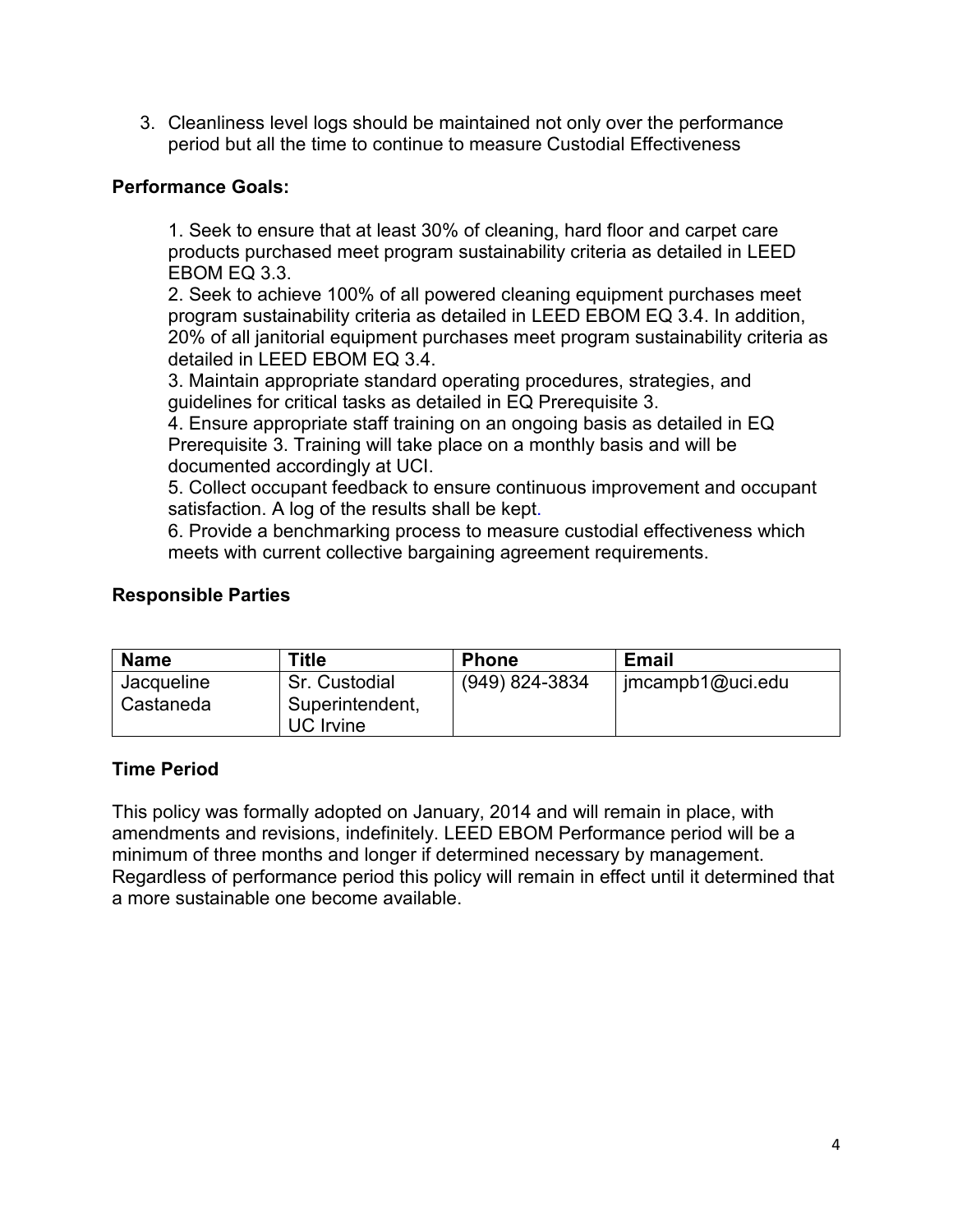# **General Methods and Practices:**

1. UCI Facilities Management will be responsible for careful and considerate management of its cleaning and janitorial maintenance services to reduce overall risk and provide a safe and effective work environment, while minimizing environmental impact. The following plan is provided to produce this result in the area of cleaning and janitorial chemical use.

2. All operations must meet local regulatory requirements at a minimum.

3. Green cleaning requirements for LEED EBOM will be used in development and selection of cleaning and shall be written into each cleaning and maintenance guide.

4. The principles of green cleaning shall, as they apply in each instance, be extended to other facility management where possible such as construction clean up services for UCI.

5. Standards, product registrations, and cleaning practices are constantly evolving. UCI management will be kept abreast of new developments and strive for continual improvement in performance and environmental achievement.

6. All product purchases in the areas of cleaning, hard floor care, carpet care, and cleaning equipment will be made, prioritizing the sustainability criteria outlined in IEQ 3.3 and 3.4.

7. Standard operating procedures (SOPs) addressing cleaning and hard floor and carpet maintenance systems are in place and are consistently utilized, managed and audited.

8. Appropriate strategies for promoting and improving hand hygiene and cleaning chemical storage/handling are in place and adopted.

9. A staff training plan has been developed and implemented.

10. An occupant feedback program has been developed to ensure continuous improvement.

# **Stewardship, Policy/Program Review, and Continuous Improvement**

This Green Cleaning Plan is to be reviewed at least annually to make sure to incorporate any improvements that can have a positive effect on the health or environmental impacts of the cleaning process, and to ensure overall cleaning effectiveness.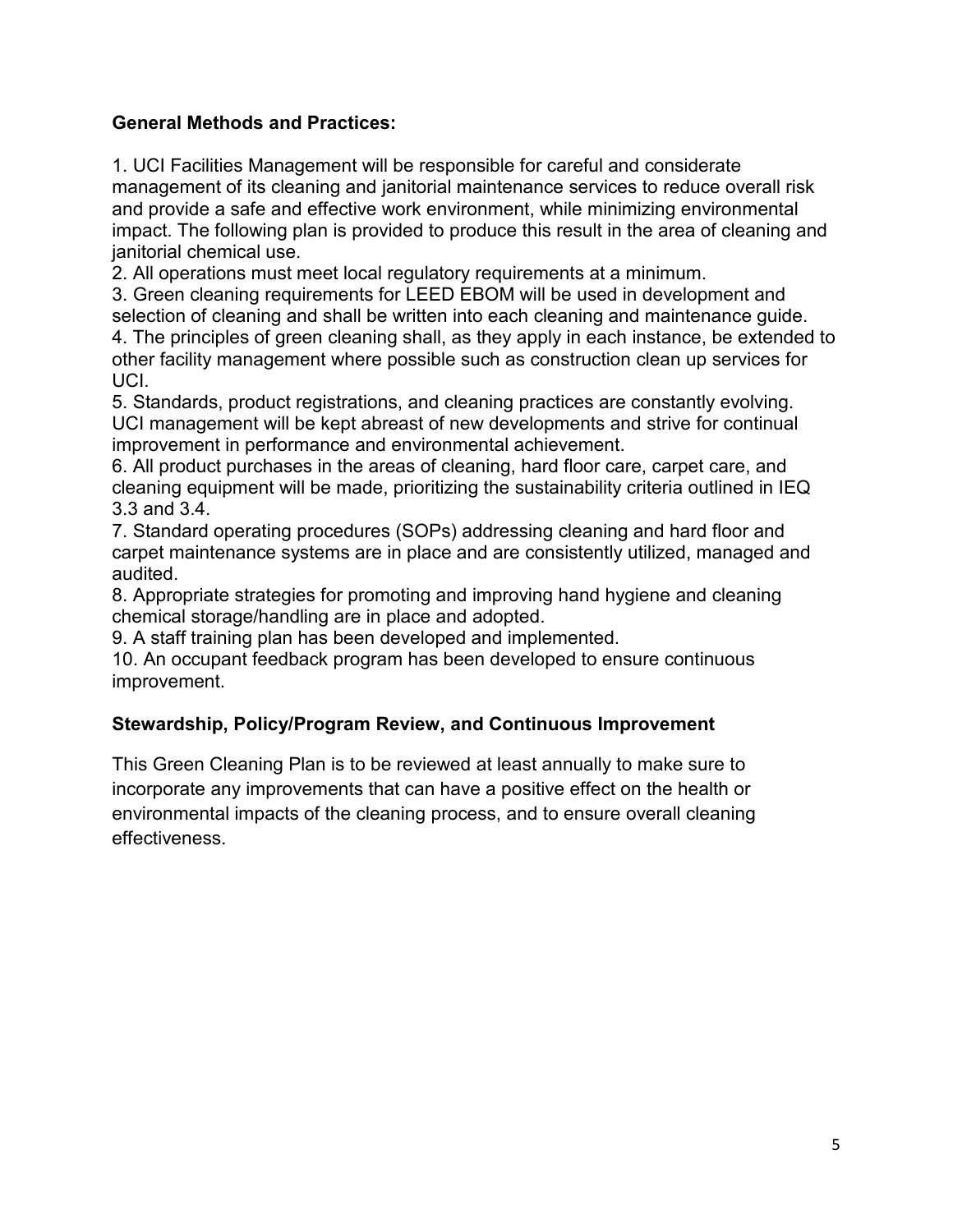## **References**

U.S. Green Building Council, "LEED for Existing Buildings: Operations & Maintenance Green Building Rating System", 2008: www.usgbc.org

Green Seal's Product Certification standard and list: Industrial & Institutional Cleaners (GS-37) Industrial & Institutional Floor-Care Products (GS-40) Industrial & Institutional Hand Cleaners (GS-41) Tissue Paper (GS-01) Paper Towels and Paper Napkins (GS-09) http://www.greenseal.org/ http://www.greenseal.org/findaproduct/index.cfm

Carpet & Rug Institute: www.carpet-rug.org

EPA Comprehensive Procurement Guidelines: http://epa.gov/cpg

EcoLogo: www.ecologo.org

Environmentally Preferred Rating (EPR): www.epraccredited.org

Scientific Certification Systems (SCS): www.scscertified.com

Janitorial Products Pollution Prevention Project: www.wrppn.org/Janitorial/jp4.cfm

Cleaner Solutions Database: http://www.cleanersolutions.org/

WAXIE Sanitary Supply: www.waxie.com/green.html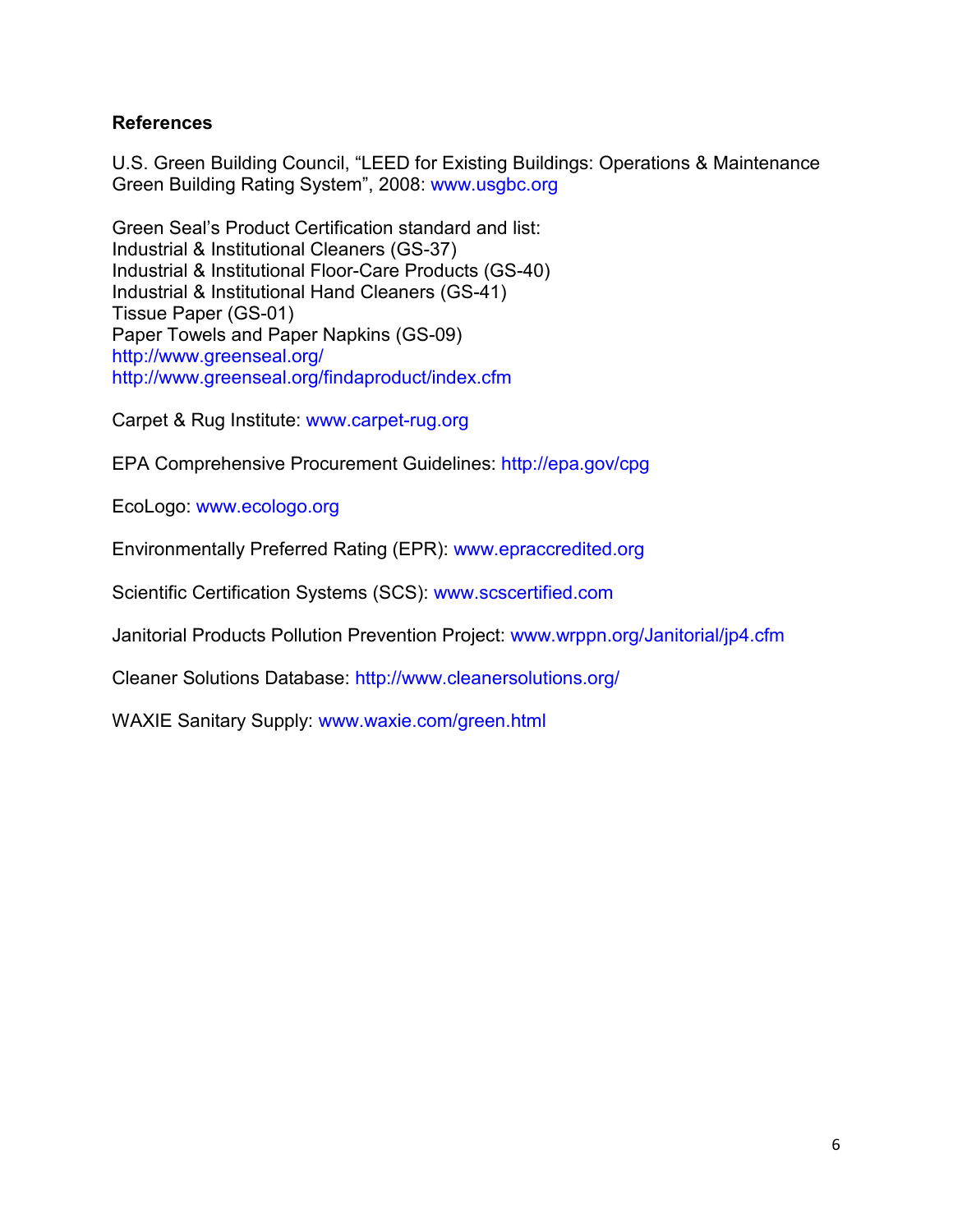#### **HIGH-PERFORMANCE GREEN CLEANING PLAN**

The purpose and intent of UCI Green Cleaning Plan is to minimize exposure of building occupants and maintenance personnel to potentially hazardous chemical, biological and particle contaminants which may adversely impact indoor air quality, health, building finishes and systems, and to minimize the impact of the building maintenance program on the environment. Additionally, it is intended to reduce the risk of both occupants and cleaning personnel from injury and/or health problems.

Cleaning methods set forth in this plan emphasize the removal of indoor pollutants and maintaining a safe and healthy environment while minimizing the amount of product used and the amount of waste that is created. Products include general purpose cleaners, bathroom cleaners, glass cleaners, carpet cleaners, disinfectants, floor care products, hand soaps, paper supplies for cleaning, paper supplies for bathrooms, and plastic trash bags. The product recommendations included in this plan are meant to meet or exceed LEED EBOM EQ Prerequisite 3 of acceptable cleaning products; however, substitute products may be used, provided they meet similar criteria. Products that do not contain environmental contaminants help reduce the ecological impact of cleaning products that are flushed into the water supply/filtration system. Green cleaning is one aspect in building maintenance that can reduce VOC as well as bacteria and fungi.

The promotion of a high quality indoor environment High Performance Green Cleaning Plan will have positive beneficial effects on occupant/employee health and productivity, life-cycle building maintenance costs, and the overall environment.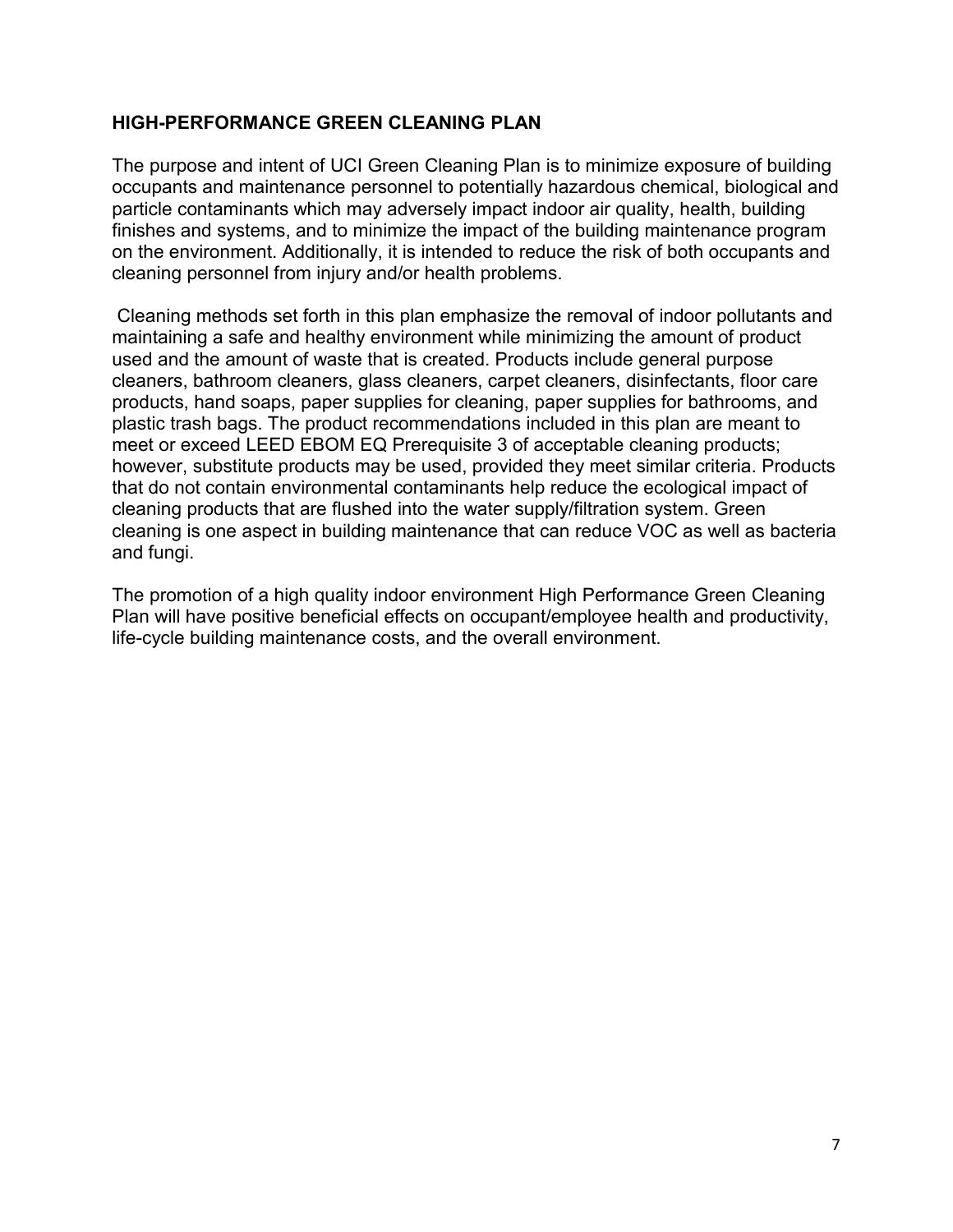#### *PREFERRED PRODUCTS LIST Cleaning Chemicals Disposable Janitorial Paper Products Trash Can Liners Other*

| <b>Product Category</b>                   | <b>Product</b><br><b>Name</b>                | <b>Product</b><br><b>Manufacturer</b> | <b>Applicable</b><br>LEED<br><b>Standard</b> | <b>Comments</b>    |
|-------------------------------------------|----------------------------------------------|---------------------------------------|----------------------------------------------|--------------------|
| <b>Chemicals</b>                          |                                              |                                       |                                              |                    |
| Floor and Carpet Care                     | Green<br>Solutions<br>All-purpose<br>cleaner | Spartan<br>Chemical                   | <b>EQ Credit</b><br>3.3                      | GS-37<br>Certified |
| <b>Glass Cleaner</b>                      | Bio<br>Renewables<br>Glass<br>Cleaner        | Spartan<br>Chemical                   | <b>EQ Credit</b><br>3.3                      | GS-37<br>Certified |
| <b>Disinfectants</b><br>/Restroom Cleaner | Green<br>Solutions<br>Restroom<br>Cleaner    | Spartan<br>Chemical                   | <b>EQ Credit</b><br>3.3                      | GS-37<br>Certified |
| Floor Care/Waxing                         | Green Floor<br><b>Front Finish</b>           | Spartan<br>Chemical                   | <b>EQ Credit</b><br>3.3                      | GS-37<br>Certified |
| Floor Care/Stripping                      | Green Floor<br>Front<br>Remover              | Spartan<br>Chemical                   | <b>EQ Credit</b><br>3.3                      | GS-37<br>Certified |
| Floor Care/Carpet<br>Cleaning             | Green<br>Solutions<br>Carpet<br>Cleaner      | Spartan<br>Chemical                   | <b>EQ Credit</b><br>3.3                      | GS-37<br>Certified |
| Disinfectant/Classroom<br>Cleaner         | <b>BNC-15</b>                                | Spartan<br>Chemical                   | <b>EQ Credit</b><br>3.3                      |                    |
| Floor Care/Deep<br>Cleaning               | Clean By<br>Peroxy                           | Spartan<br>Chemical                   | <b>EQ Credit</b><br>3.3                      | GS-37<br>Certified |
| Fixtures/Restroom<br>Cleaner              | Sparcreme                                    | Spartan<br>Chemical                   | <b>EQ Credit</b><br>3.3                      |                    |
| <b>Floor Disinfectants</b>                | Sparclean<br>Surestep                        | Spartan<br>Chemical                   | <b>EQ Credit</b><br>3.3                      |                    |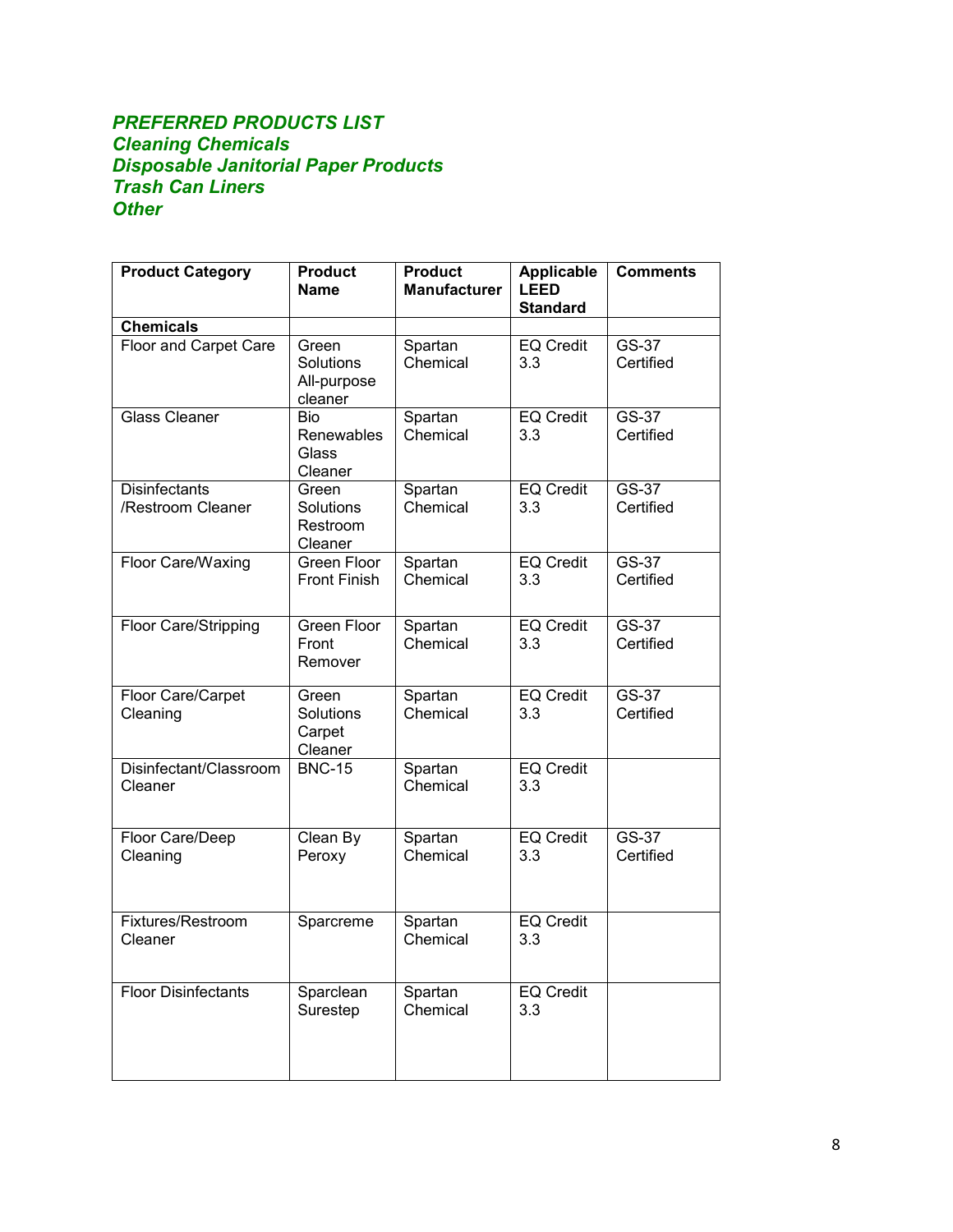| <b>Disinfectants</b><br>/Restroom Cleaner | Non-Acid<br><b>Bathroom</b><br>Cleaner                                                      | Spartan<br>Chemical | <b>EQ Credit</b><br>3.3 |                    |
|-------------------------------------------|---------------------------------------------------------------------------------------------|---------------------|-------------------------|--------------------|
| <b>Hand Soaps</b>                         |                                                                                             |                     |                         |                    |
| Soap                                      | Purell 1200<br>ml<br>Healthcare<br>Healthy<br>Soap Gentle<br>and Free<br>Foam ES8<br>Refill | Gojo- Purell        | <b>EQ Credit</b><br>3.3 | GS-41<br>Certified |

| <b>Product</b><br>Category                    | <b>Product Item</b> | <b>Product</b><br><b>Manufacturer</b> | % Post<br><b>Consumer</b><br><b>Recycled</b><br><b>Content</b> | % Total<br><b>Recycled</b><br><b>Content</b> | <b>Applicable</b><br><b>LEED</b><br><b>Standard</b> | <b>Comments</b> |
|-----------------------------------------------|---------------------|---------------------------------------|----------------------------------------------------------------|----------------------------------------------|-----------------------------------------------------|-----------------|
| Paper<br><b>Products</b>                      |                     |                                       |                                                                |                                              |                                                     |                 |
| Paper<br>Towel                                | 312255594           | Renown                                |                                                                |                                              |                                                     |                 |
| <b>Roll Toilet</b><br><b>Tissue</b>           | REN06109-SP         | Renown                                | 40%                                                            | 40%                                          | <b>EQ Credit</b><br>3.3                             |                 |
| White<br>Multifold<br><b>Towels</b>           | 309516852           | <b>GREENLINE</b>                      | 100%                                                           | 100%                                         | <b>EQ Credit</b><br>3.3                             |                 |
| Small<br>Core 2ply<br>Toilet<br><b>Tissue</b> | SAR26821            | LoCor                                 | 40%                                                            | 40%                                          | <b>EQ Credit</b><br>3.3                             |                 |
| Rest<br>Assured<br>Toilet<br>Seat<br>Covers   | 309330284           | Renown                                | 40%                                                            | 100%                                         | <b>EQ Credit</b><br>3.3                             |                 |
| <b>Trash</b><br><b>Liners</b>                 |                     |                                       |                                                                |                                              |                                                     |                 |
| 24x24-<br>6mic<br>Trash<br>Liners<br>1,000/cs | 243308CRL-<br>500   | Inteplast                             | 15%<br>postconsumer,<br>15%<br>postindustrial                  | 30%                                          | <b>EQ Credit</b><br>3.3                             | EPA-CPG         |
| 30x37-8<br>mic Trash<br>Liners<br>500/cs      | 303708CRL           | Inteplast                             | 15%<br>postconsumer,<br>15%<br>postindustrial                  | 30%                                          | <b>EQ Credit</b><br>3.3                             | EPA-CPG         |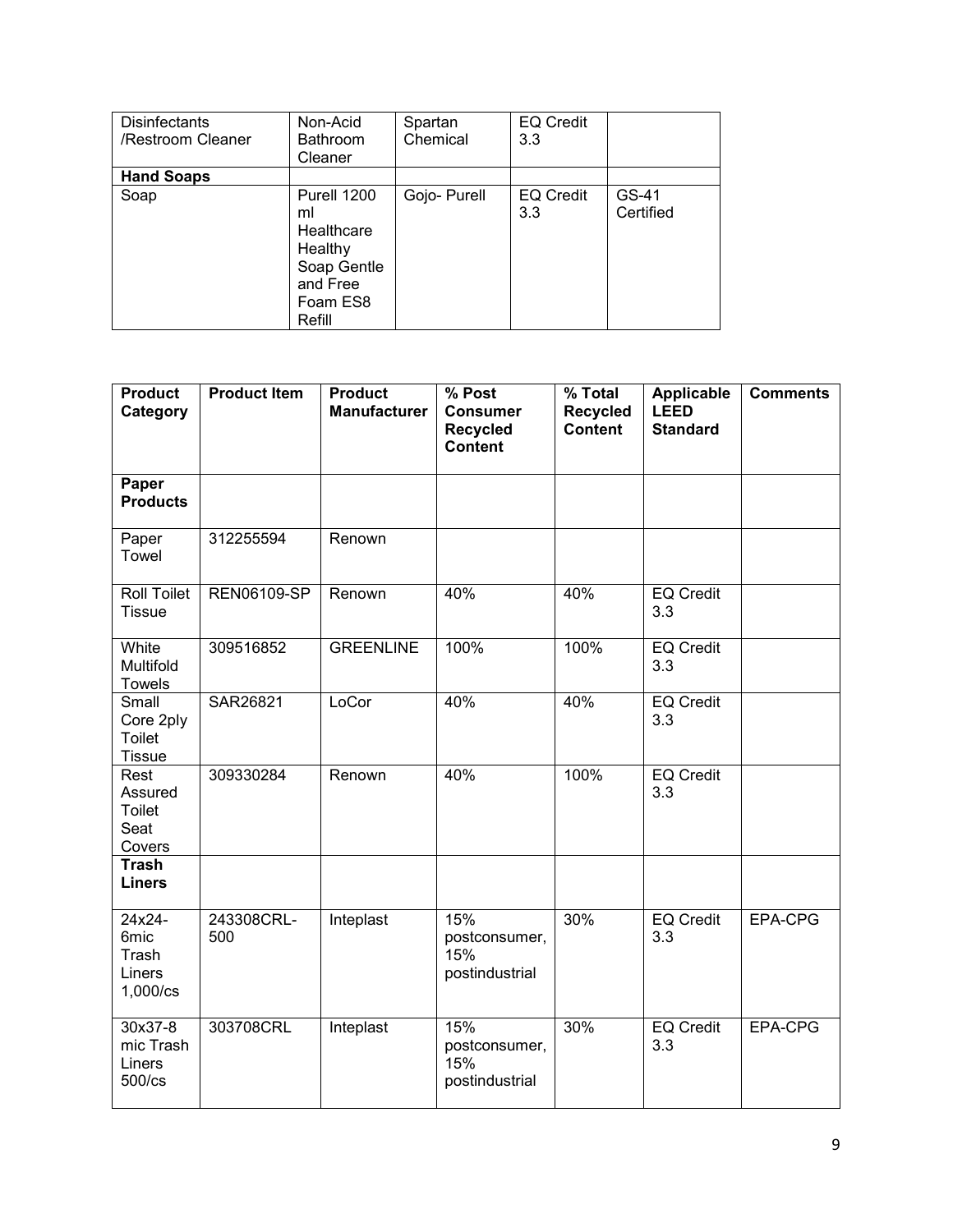| 40x48-12<br>mic Trash<br>Liners | 4048115CBL | Inteplast | 15%<br>postconsumer,<br>15% | 30% | <b>EQ Credit</b><br>3.3 | EPA-CPG |
|---------------------------------|------------|-----------|-----------------------------|-----|-------------------------|---------|
| $250$ /cs                       |            |           | postindustrial              |     |                         |         |

# *CLEANING EQUIPMENT LIST*

| <b>Product</b><br><b>Name</b>             | <b>Manufacture</b><br># | Manuf.  | Cost        | How many<br>purchased<br>during | How many<br>in<br>inventory? | <b>LEED</b><br><b>EBOM</b><br>Compliant? |
|-------------------------------------------|-------------------------|---------|-------------|---------------------------------|------------------------------|------------------------------------------|
|                                           |                         |         |             | performance<br>period?          |                              |                                          |
| <b>Hard</b><br><b>Surface</b><br>Care     |                         |         |             |                                 |                              |                                          |
| Lightning<br>2000                         | 1.009-019.0             | Windsor | \$1,228.27  |                                 | $\overline{2}$               | <b>IEQ Credit</b><br>3.4                 |
| Chariot<br>iScrub 24<br><b>Disc</b>       | 9.840-690.0             | Windsor | \$12,688.04 |                                 | 5                            | <b>IEQ Credit</b><br>3.4                 |
| Chariot<br>iScrub <sub>20</sub><br>Deluxe | 9.840-905.0             | Windsor | \$6,944.80  |                                 | 14                           | <b>IEQ Credit</b><br>3.4                 |
| Radius 280<br>Deluxe<br>Sweeper           | 1.514-206.0             | Windsor | \$2,143.57  |                                 | $\overline{7}$               | <b>IEQ Credit</b><br>3.4                 |
| Recover 18                                | $1.013 - 017.0$         | Windsor | \$755.71    |                                 | $\overline{7}$               | <b>IEQ Credit</b><br>3.4                 |
| Radius 300<br>Deluxe<br>Sweeper           | 9.840-664.0             | Windsor | \$4,684.55  |                                 | $\overline{2}$               | <b>IEQ Credit</b><br>3.4                 |
| <b>Storm Series</b>                       | 1.009-032.0             | Windsor | \$718.41    |                                 | 6                            | <b>IEQ Credit</b><br>3.4                 |
| Compass 2                                 | 1.007-056.0             | Windsor | \$4,042.84  |                                 | $\overline{3}$               | <b>IEQ Credit</b><br>3.4                 |
| Saber Blade<br>16                         | 9.840-710.0             | Windsor | \$2,948.21  |                                 | 21                           | <b>IEQ Credit</b><br>3.4                 |
| <b>Carpet Care</b>                        |                         |         |             |                                 |                              |                                          |
| Chariot iVac<br>34 ATV                    | 9.840-931.0             | Windsor | \$14,093.01 |                                 | $\overline{2}$               | <b>IEQ Credit</b><br>3.4                 |
| Chariot iVac<br><b>24 ATV</b>             | 9.840-916.0             | Windsor | \$8,164.60  |                                 | 8                            | <b>IEQ Credit</b><br>3.4                 |
| iCapsol Mini<br>Deluxe<br>Encapsulator    | 9.840-304.0             | Windsor | \$2,004.33  |                                 | $\mathbf 0$                  | <b>IEQ Credit</b><br>3.4                 |
| Priza Mini<br>Extractor                   | 1.100-122.0             | Windsor | \$817.43    |                                 | 3                            | <b>IEQ Credit</b><br>3.4                 |
| Clipper Duo<br>Extractor                  | 1.008-048.0             | Windsor | \$3,529.83  |                                 | 5                            | <b>IEQ Credit</b><br>3.4                 |
| Sensor XP<br>12 Vacuum                    | 1.012-024.0             | Windsor | \$507.26    |                                 | 51                           | <b>IEQ Credit</b><br>3.4                 |
| Windhandler<br>3                          | 1.004-015.0             | Windsor | \$252.26    |                                 | $\overline{7}$               | <b>IEQ Credit</b><br>3.4                 |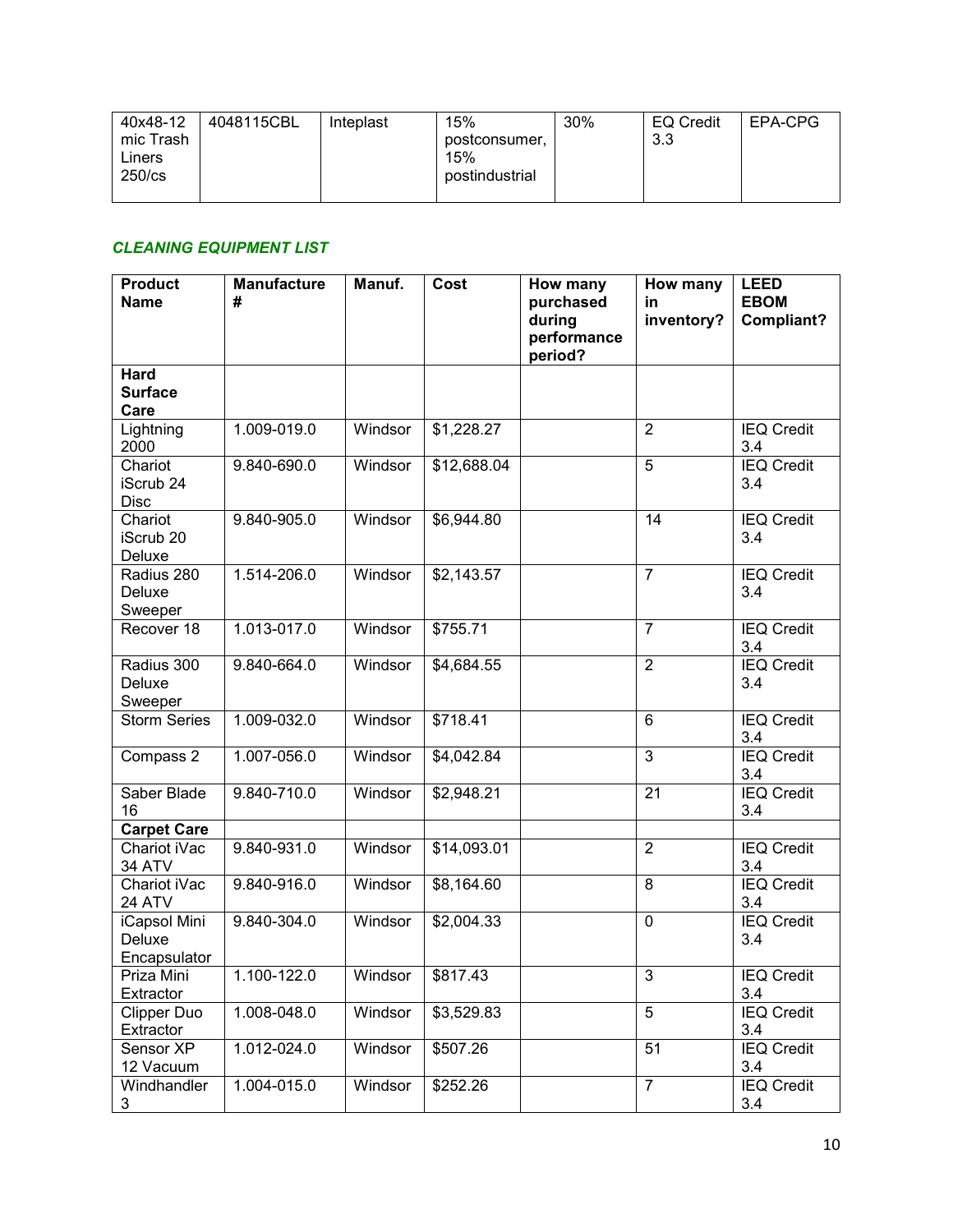| Vac Pac                                    | 1.014-007.0 | Windsor | \$429.07    | 39 | <b>IEQ Credit</b><br>3.4 |
|--------------------------------------------|-------------|---------|-------------|----|--------------------------|
| Advance<br><b>SC100</b>                    | 107408121   | Advance | \$847.36    | 50 | <b>IEQ Credit</b><br>3.4 |
| Chariot<br><b>IScrub 26</b><br><b>Disc</b> | 9.841.044.0 | Windsor | \$12,208.67 |    | <b>IEQ Credit</b><br>3.4 |
| Adgility<br>VacPack                        | 9060608010  | Advance | \$278.00    | 15 | <b>IEQ Credit</b><br>3.4 |

# **CLEANING PROCEDURES AND GUIDELINES**

#### **General Procedures**

#### **Green Housekeeping Systems including Chemicals and Equipment**

Housekeeping includes floor care, restroom care, and general cleaning. Green/Sustainable housekeeping encompasses more than the concept of minimizing exposure of personnel to potentially hazardous chemicals. Green/Sustainable building housekeeping includes environmental performance, including product selection, installation, operation, long-term maintenance, and eventual disposal.

Environmental and safety aspects of sustainable housekeeping are defined in this plan as follows:

- UCI Facilities Management cleaning personnel shall adhere to the proper disposal methods for all housekeeping wastes, including floor care stripping wastes as per local regulatory requirements.
- UCI Facilities Management personnel will be properly trained in the use, maintenance and disposal of housekeeping chemicals, dispensing equipment, and packaging. Training for each manager and subsequent staff will occur on a routine/scheduled basis.
- Material Safety Data Sheets and Technical Bulletins for all housekeeping chemicals shall be provided by an authorized distributor**.** They shall provide full disclosure of ingredients on Material Safety Data Sheets. They will provide training materials on the hazards and proper use of housekeeping chemicals for workers.

"Full Disclosure" for products which are not formulated with listed suspect carcinogens is defined as:

- Disclosure of all ingredients (both hazardous and non-hazardous) that make up 1% or more of the undiluted product and
- Use of concentration ranges for each of the disclosed ingredients.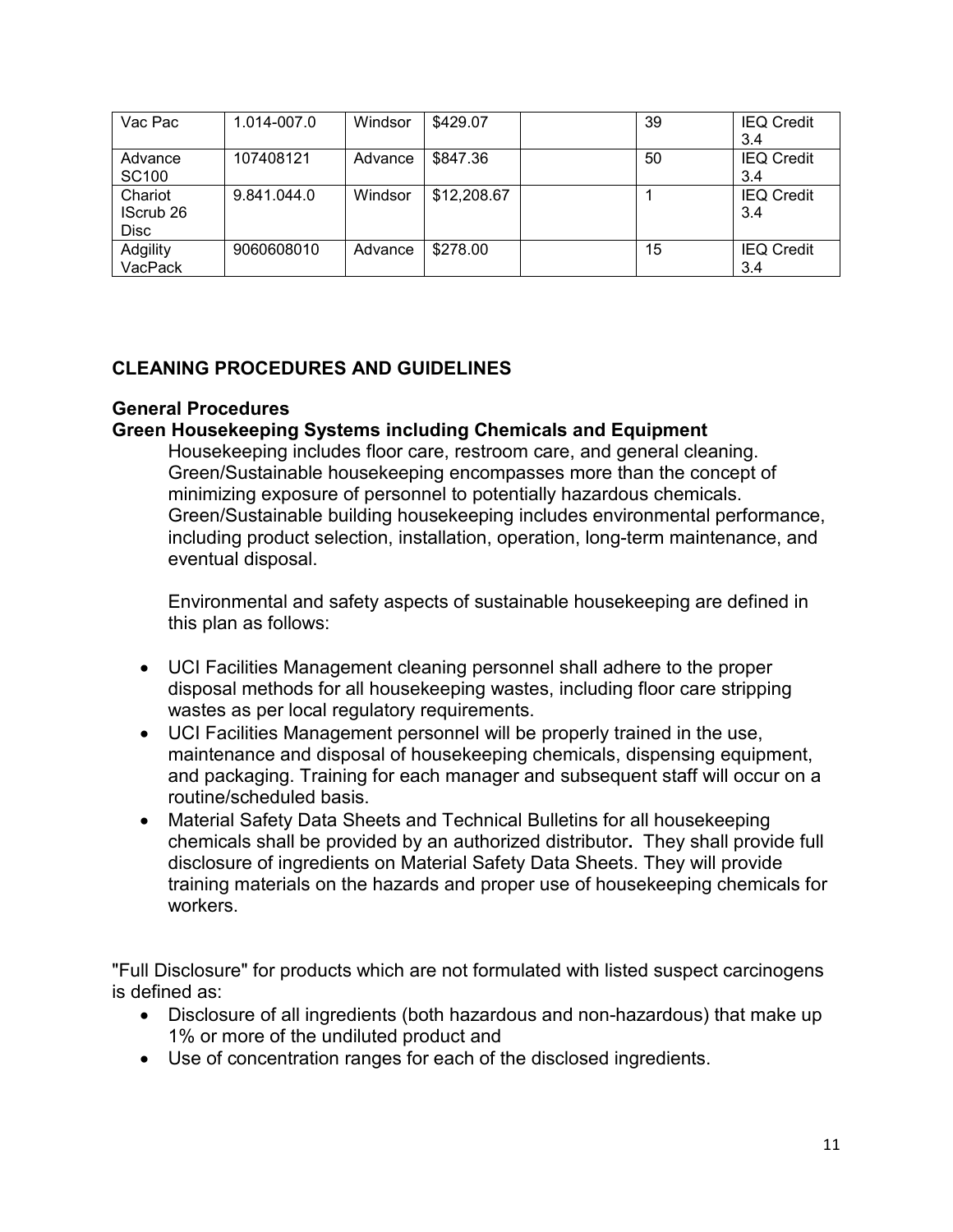"Full Disclosure" for products which are formulated with listed suspect carcinogens is defined as:

- Disclosure of all ingredients (both hazardous and non-hazardous) that make up 0.1% or more of the undiluted product and
- Use of concentration ranges for each of the disclosed ingredients. Suspect carcinogens are those which are listed on authoritative lists available for MSDS preparation: IARC, NTP, and California

Proposition 65 lists. Concentration range definitions are available from the Canada WHMIS regulation.

The intent of the above disclosure requirement is to have a facility disclosure policy that is responsive to the needs of health and safety personnel. If, however, the above disclosure requirement is not met on the MSDS, then disclosure can be provided by an authorized distributor through other means that are easily accessible to health and safety personnel.

Low environmental impact cleaning products certified by Green Seal standard (GS-37) shall be used.

- A log will be kept that details all housekeeping chemicals used or stored on the premises (stored products include those that are no longer used, but still in the building). Attachments to the log shall include manufacturer's Material Safety Data Sheets and Technical Bulletins. The log shall identify:
	- o An MSDS and/or label from the manufacturer specifying that the product meets the VOC content level for the appropriate product category as found in the California Code of Regulations.
	- o A copy of the Green Seal Certification, or
	- $\circ$  If the product has not been certified by Green Seal, the manufacturer will provide test data documenting that the product meets each of the environmental health & safety criteria set forth in Green Seal Standard GS-37, or that the product meets California Code of Regulations for maximum allowable VOC content.

When available, chemical concentrates dispensed from closed dilution systems shall be used as alternatives to open dilution systems or non-concentrated products.

Resilient tile and hard flooring coating systems, including floor finishes and restoration products that meet Green Seal GS-40 standard or California Code of Regulations for maximum allowable VOC content shall be used, and shall be highly durable.

A floor maintenance plan and log will be kept which details the number of coats of floor finish being applied as the base coat and top coats, along with relevant maintenance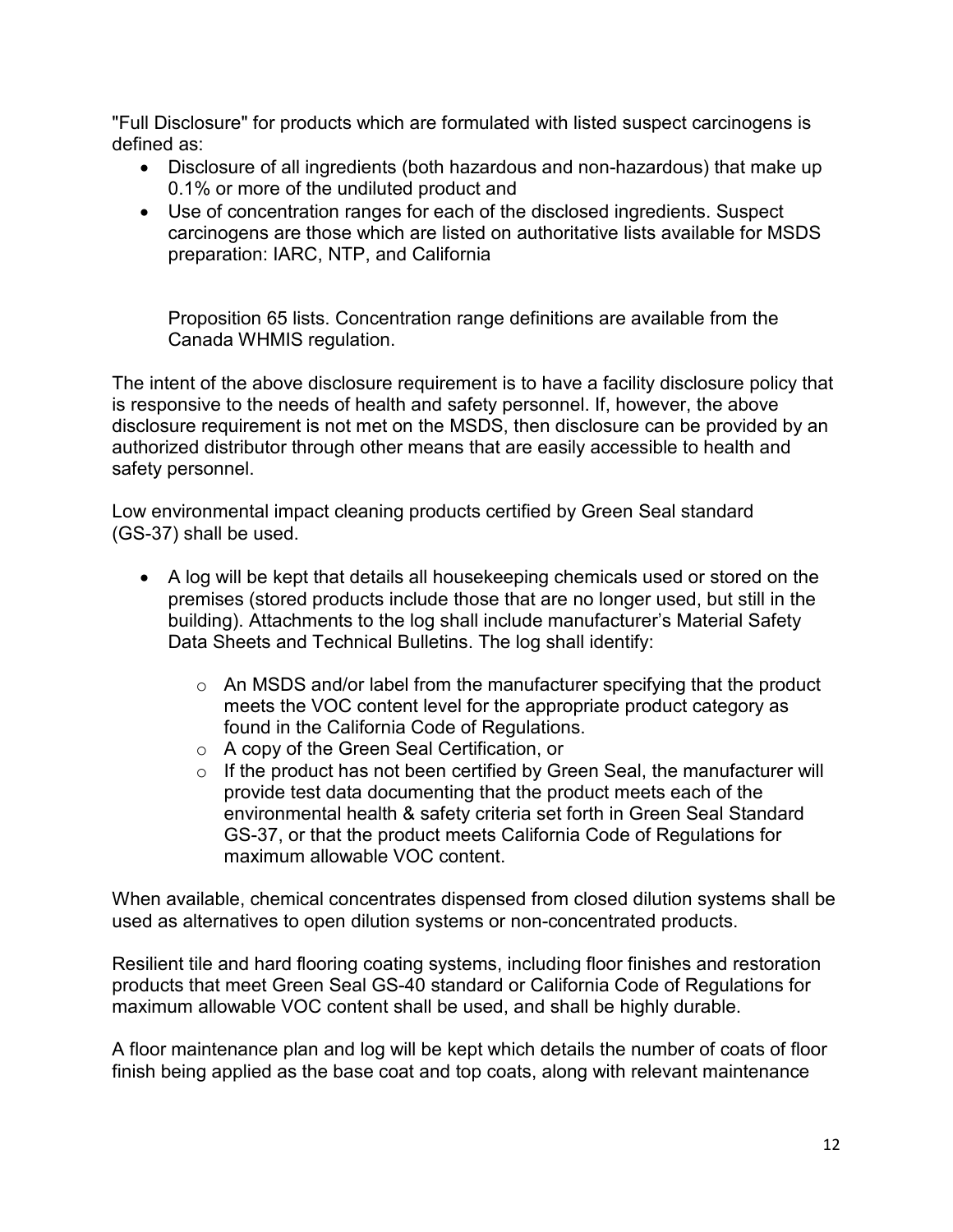and restoration practices and the dates of these activities. The duration between stripping and recoat cycles shall be documented.

A log shall be kept for all powered housekeeping equipment. The log should identify the date of purchase and all repair and maintenance activities.

Equipment shall meet these requirements:

- o Vacuum cleaners meet the requirements of the Carpet & Rug Institute's "Green Label" Testing Program.
- o Powered maintenance equipment should be equipped with vacuums, guards and/or other devices for capturing fine particulates.
- o Propane-powered floor equipment shall have high-efficiency, lowemissions engines.
- o Automated scrubbing machines shall be equipped with variable-speed feed pumps to optimize the use of cleaning fluids.
- o Battery-powered equipment shall be equipped with environmentally preferable gel batteries or AGM batteries.
- $\circ$  Where appropriate, active micro fiber technology shall be used to reduce cleaning chemical consumptions and prolong life of disposable scrubbing pads.
- o Powered equipment will be ergonomically designed to minimize vibration, noise and user fatigue.
- o Equipment shall have rubber bumpers to reduce potential damage to building surfaces.

#### **Disposable Housekeeping Products**

Low environmental impact janitorial supplies will include the use of disposable paper products, like paper towels and toilet tissue, utilizing a minimum of 40% post-consumer recycled content for paper towels and a minimum of 20% postconsumer recycled content for toilet tissue, as recommended by the EPA Comprehensive Procurement Guidelines (EPA CPG). Other acceptable alternatives include paper products certified by Green Seal (GS-01 and GS-09), products certified by EcoLogo (CCD-086 and CCD-082), or products derived from rapidly renewable resources made from tree-free fibers. If possible, plastic trash can liners will have a minimum of 10% post-consumer recycled content, as recommended by EPA CPG. Other acceptable alternatives would be liners that are thin enough to be considered "non-regulated" liners by the California Integrated Waste Management Board (0.7 mil or thinner) and that have been manufactured in an Environmentally Preferred Rating (EPR) accredited facility. In addition, liners that have been certified by Scientific Certification Systems (SCS) for recycled content are acceptable.

Purchasing records such as manufacturer's technical bulletins for paper and plastic liners, which indicates grade, total recycled content, post-consumer recycled content and bleaching processes (if applicable) shall be provided.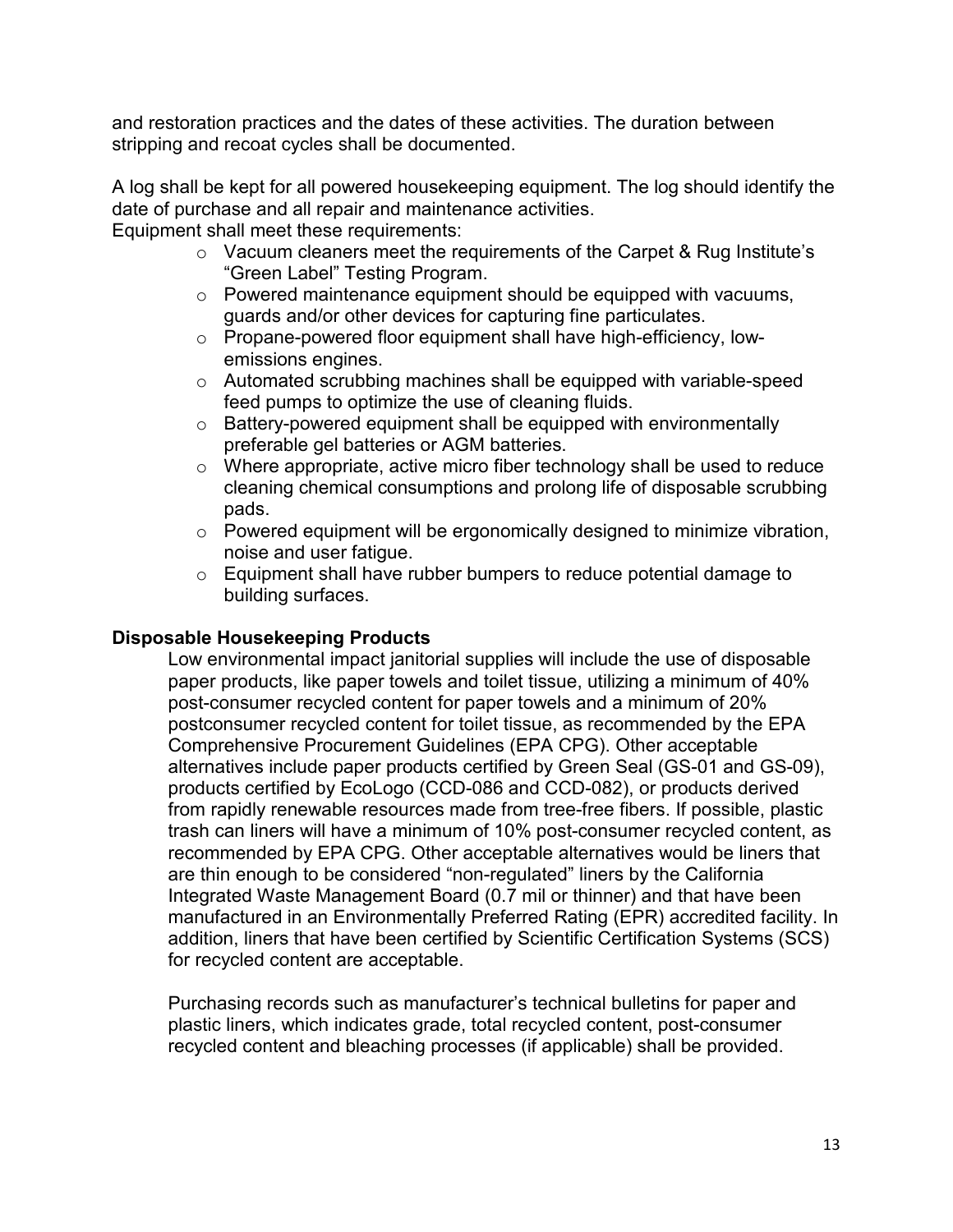## **Dusting, Dust Mopping and Vacuuming**

Traditional dusting and dust mopping techniques frequently move dust and other contaminants from one area to another, such as from a bookshelf to the floor. It is important to recognize that moving the dust from one place to another wastes labor and reduces efficiencies. Dusting and dust mopping activities that do not capture soils completely stir them into the air where people can then be exposed to the particles.

# **DUSTING**

1. Use only dusting tools that capture and remove the dust.

2. Micro-fiber, lint-free dusting cloths and vacuums are preferred instead of feather duster.

3. It is preferable to use vacuum cleaners that meet the Carpet & Rug Institute's (CRI) Green Label Program and be fitted with appropriate bags; HEPA filters could also be used.

4. Always use a folded cloth and be sure to refold when full of soil. Refolding provides more cleaning surface area and maximizes use of the cloth.

5. Minimize the use of dusting chemicals and if required use water or water based dusting chemicals.

6. Wear personal protective equipment per label directions.

7. Be sure to use appropriately sized attachments if using a vacuum.

8. Dust from top to bottom.

9. Be thorough and get hard to reach areas.

# **DUST MOPPING AND VACUUMING**

1. A micro-fiber flat mop is preferred over a dry or chemically treated cotton mop.

2. If using a micro-fiber mop, choose the widest mop possible taking into consideration the area, obstructions, unevenness of the floor, etc.

3. If using a vacuum, be sure to use a wide area hard floor attachment to maximize soil removal and to minimize labor.

4. CRI's Green Label Program and/or HEPA filters are preferred for vacuums.

5. Put on appropriate personal protective equipment, as stated on the product label and MSDS.

6. Using a putty knife, carefully remove any gum or other debris stuck to the floor.

7. Start from a far corner and work toward the door.

8. When using a micro-fiber flat mop, use a continuous motion, without lifting the mop from the floor.

9. Typically begin next to the wall. When turning, pivot so that the leading edge remains the same. Overlap the previously mopped path by 2 to 4 inches to ensure complete coverage.

10. When completely finished, pick up the collected debris using a counter brush and dust pan or vacuum.

11. When the micro-fiber no longer attracts soil, it will need to be laundered. Vacuum bags should be checked periodically and changed out when they become over half-full.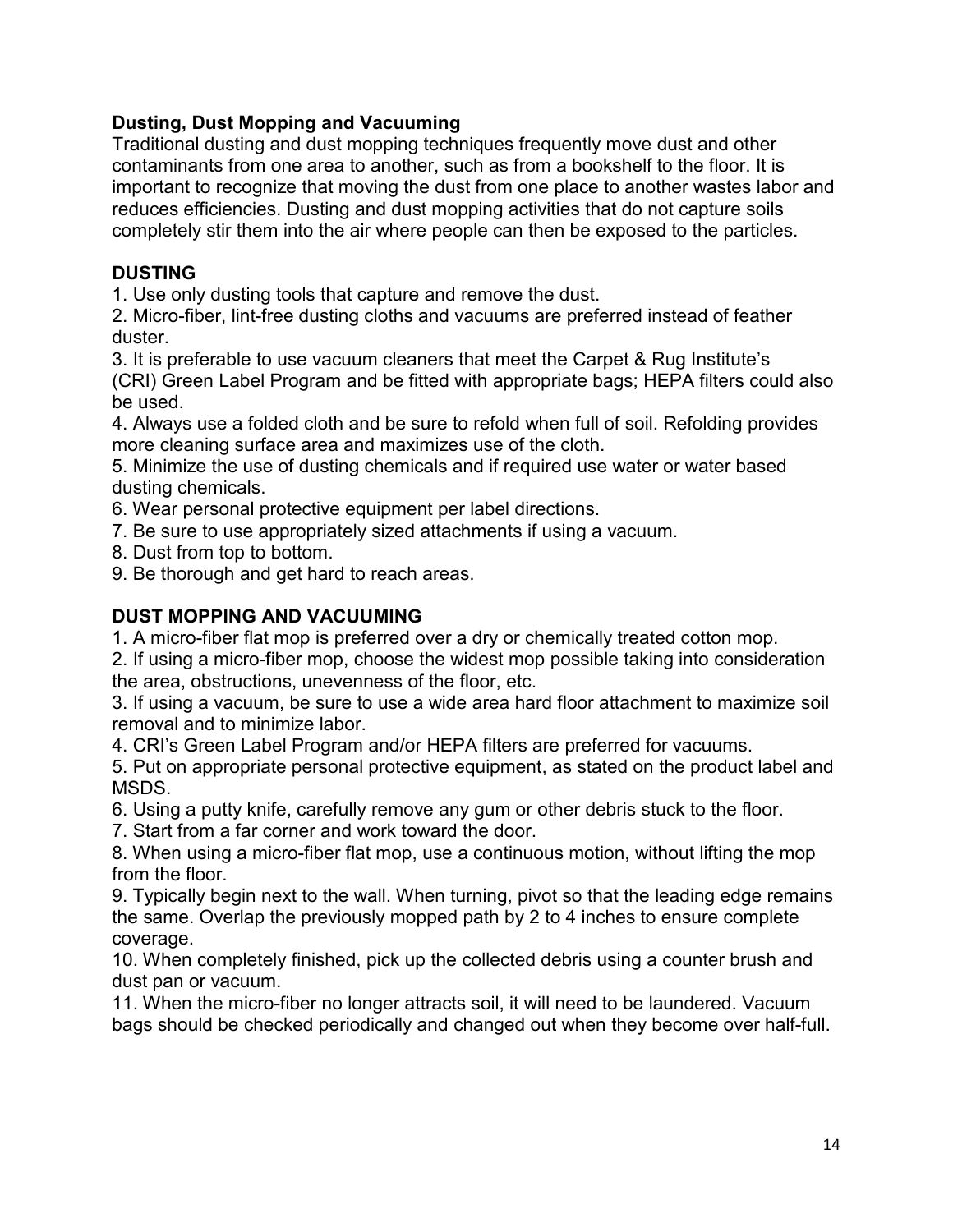## **Restrooms**

Large trash cans should be utilized to minimize overflow of waste and reduce the frequency for policing the area. It is often beneficial to place a trash receptacle by the door for easy disposal of towels to prevent them from being thrown on the floor.

1. Make sure cleaning and disinfecting solutions are prepared and used according to label direction (e.g., dwell time).

2. Use cleaners that meet Green Seal (GS-37) certification where possible.

3. Frequently clean surfaces that hands touch to eliminate the spread of germs

(e.g., door knobs, light switches, handles, etc).

4. Address moisture problems.

5. Keep floor dry to eliminate slip-fall injuries and prevent the build-up of bacteria, mold and mildew.

6. Never use the toilet bowl mop for urinals, since this could cause cross contamination.

7. When waterless urinals and/or composting toilets are used, follow manufacturer's specified cleaning techniques only and NEVER pour water or cleaning chemicals into these fixtures unless specifically directed by the manufacturer.

Use a floor scraper or putty knife to remove any items stuck to the floor.

8. Start at the farthest corner and work toward the door.

9. Give the cleaners time to work. Check label directions for recommended contact time. 10. Remove gloves before refilling dispensers.

11. Refill dispensers in a consistent order to avoid misses.

12. Micro-fiber is preferable to wipe sinks and counter tops.

13. Be careful to return the toilet brush to the cart without contaminating other supplies.

## **Food Areas: Cafeterias, Break Rooms, Etc.**

1. Separate recyclables from trash and make sure recyclable areas are kept clean (i.e. rinse soda cans) so as not to attract pests.

2. Make sure that occupants understand how to properly separate trash and recyclables and the proper disposal of each.

3. Make sure that waste containers are covered and emptied at least once daily.

Particular attention should be paid to food waste, trash receptacles containing food debris, recyclables such as soda cans, and other objects that contain food residue that can attract pests. Making every effort to eliminate those things that attract pests is critical to protecting occupant health by reducing or eliminating the need for pesticides inside the building. Ask occupants to rinse out food and drink containers before placing in recyclable collection. Refrigerators used by occupants for their personal use should be emptied and cleaned periodically by the occupants. Integrated pest management (IPM) should be followed.

## **OSHA Blood-Borne Pathogen Standard**

OSHA required procedures and training on the Blood-Borne Pathogen Standard 9 is not changed in a Healthy High Performance Cleaning program as the requirements are mandated by federal law. The Blood-Borne Pathogen Standard requires, among other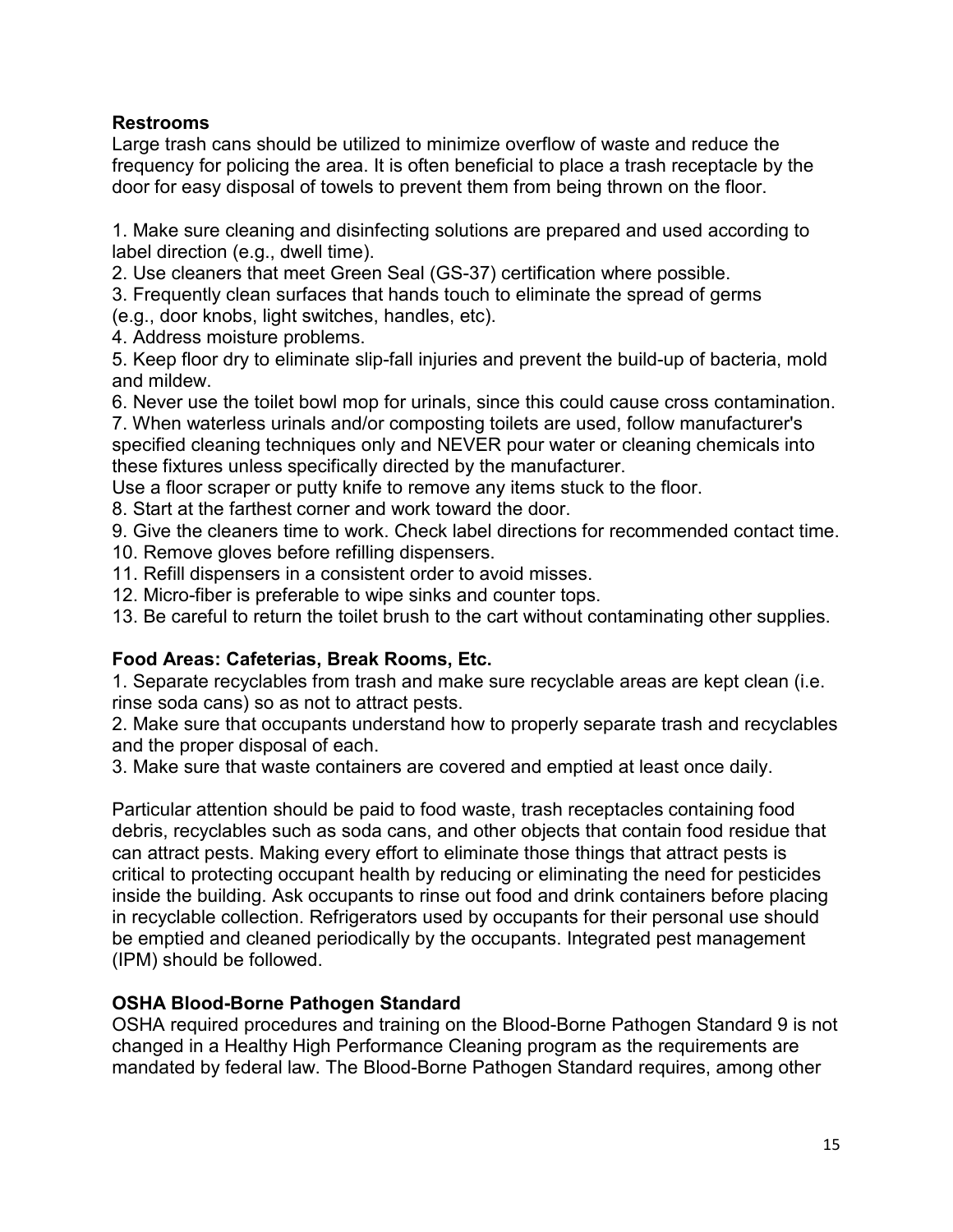things, the use of an EPA registered tuberculocidal product, or an EPA registered product with claims against both HBV and HIV.

#### **Carpet Maintenance**

Low environmental impact janitorial equipment includes the use of durable carpet care equipment, such as upright, backpack and wide area vacuums meeting or exceeding the Carpet & Rug Institute "Green Label" and capable of capturing 96% of particulates 0.3 microns in size.

Carpet extraction equipment shall be capable of removing sufficient moisture such that carpets can dry in less than 24 hours. Carpet care equipment shall be electric or battery powered and shall have a maximum sound level less than 70dBA.

Wherever possible, carpet extraction method that reduces chemical use will be used. Carpet extraction equipment that has earned the Seal of Approval from Carpet & Rug Institute is preferred.

A log will be kept which details the relevant maintenance/restoration practices and the dates of these activities. The duration between extraction cycles shall be documented.

A log will be maintained which lists all carpet care equipment including vacuums (e.g. upright, backpack, wide area and wet/dry). Documentation will be kept on each piece of equipment identifying performance capabilities.

## **CARPET PRE-SPRAY & EXTRACTION**

Carpets can act as a "sink" that allows particles, allergens and other unwanted material to filter down into the backing of the carpets. Once down deep in the carpet these unwanted materials can lead to damage of the fibers and the need to ultimately replace the carpets sooner than properly maintained carpeting. But from a health perspective, one of the biggest enemies of a healthy indoor environment is when moisture provides an opportunity for biological growth in the carpets. Thus, pre-spraying carpet and rinsing with an extractor should get deep down into the carpets and remove the unwanted contaminants.

1. Minimize the amount of cleaning chemicals used.

2. Use appropriate functioning equipment that will maximize the amount of water being extracted from the carpet to minimize moisture and potential for mold, mildew and bacterial growth.

3. Increase ventilation. Open windows if weather allows and use carpet fan to dry carpets quickly.

4. Dispose of cleaning solutions properly.

5 Dry the carpet with a carpet fan.

- a. Place the fan out of traffic areas.
- b. Turn up HVAC or open doors and windows.
- 5. Raise the carpet nap.
	- a. Finish the job with a vacuum cleaner or carpet rake.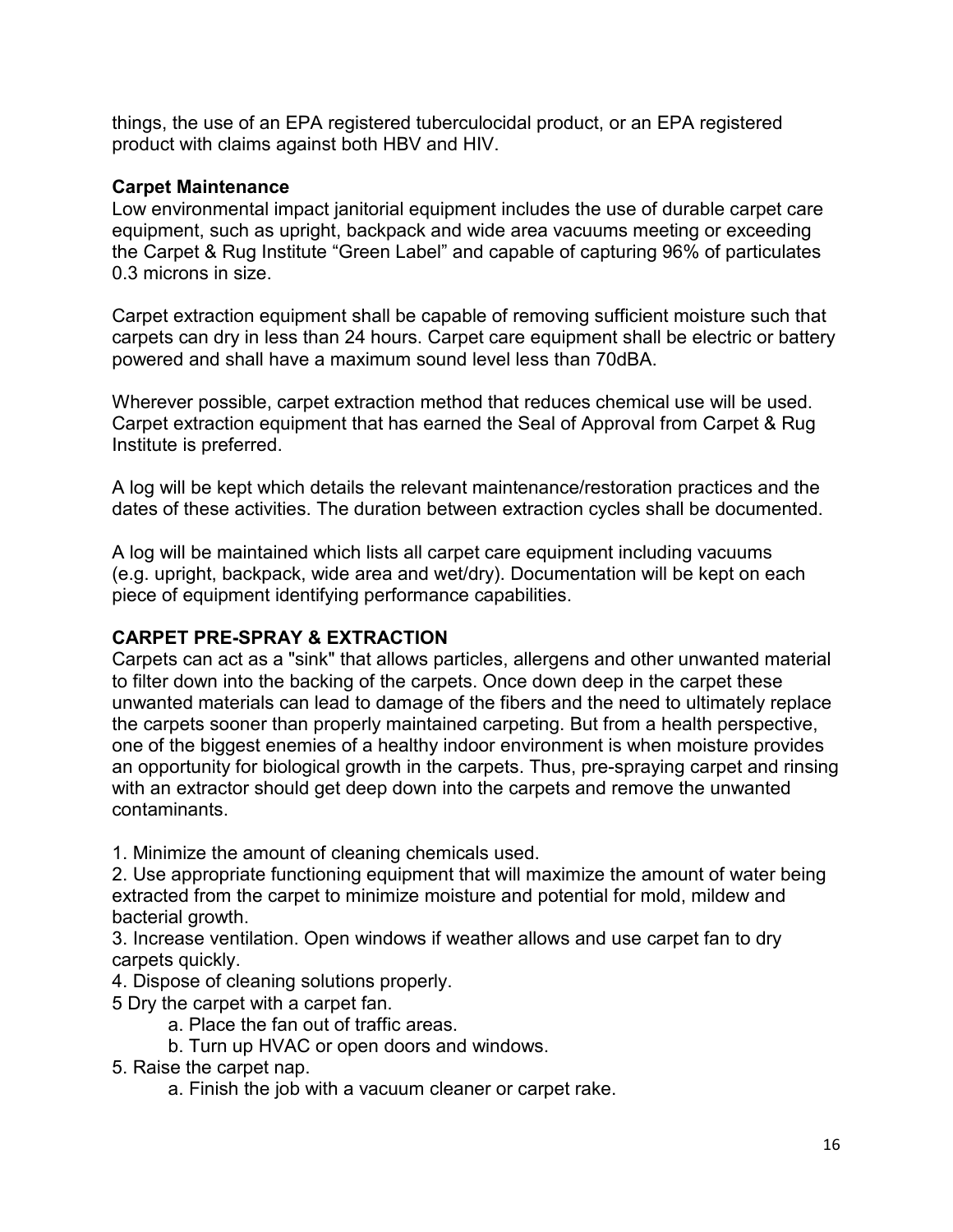6. Remove wet floor sign or other blockades after carpet is dry.

7. Never cover wet carpeting with a mat.

#### **Hard Floor Maintenance Floor Stripping**

# **STRIPPING**

1. Notify occupants beforehand if a strip-out is scheduled.

2. Select environmentally preferable product, as specified by Green Seal GS-40 standard or California Code of Regulations for maximum allowable VOC content. Mix and use products according to label directions.

3. Ventilate area and building during and after stripping.

4. Especially when stripping floors, it is preferable to conduct these activities on a weekend or some other extended time period when occupants will not be in the building. This allows maximum time for the building to be ventilated (flushed with fresh air) prior to the return of the occupants.

5. Prep the area by placing wet floor signs, caution tape and other blockades around area to be stripped.

6. Assemble equipment and supplies.

- o Assemble two mop heads and handles. If not color coded, label "Strip Mop" and the other "Rinse Mop."
- o Assemble two mop buckets and wringers. Label one bucket "Strip" and the other "Rinse."
- $\circ$  Place the appropriate stripping pad on the rotary floor machine. Fill the strip bucket with hot water unless the product label recommends cold and mix with stripper. Fill the rinse bucket with clean, cold water.
- $\circ$  Place all equipment in the area where the work will begin.
- 7. Remove free standing objects. Vacuum and remove walk-off mats.

8. Dust mop or vacuum the area. Remove all gum and other sticky residue from floor with putty knife.

9. Apply foaming stripper to baseboards, if necessary. Prepare to control liquid flow. 10. Apply stripper to floor. Dip "Strip" mop into "Strip" bucket. Lift mop allowing excess to drip into bucket. Apply to floor. Apply sufficient solution, but be sure not to over wet which may lead to solution traveling under doors or onto carpet. Outline a 10 x 10 foot area and fill in using an overlapping pattern. Let solution dwell for 5 to 10 minutes. Do not allow solution to dry. Re-apply as necessary to keep floor wet.

11. Use edging tool to loosen finish close to baseboards and corners.

12. Scrub the floor with a rotary floor machine after the stripping solution has had time to work. Scrub across the work area retreat as necessary.

13. Check your progress. If any floor finish remains, apply more stripper and increase dwell time. Don't let floor dry.

14. Rinse the floor using the "Rinse" mop and bucket. Use a floor squeegee to manage the slurry.

15. Pick up slurry with wet-vac or mop and bucket.

16. Rinse the floor again with clean cold water.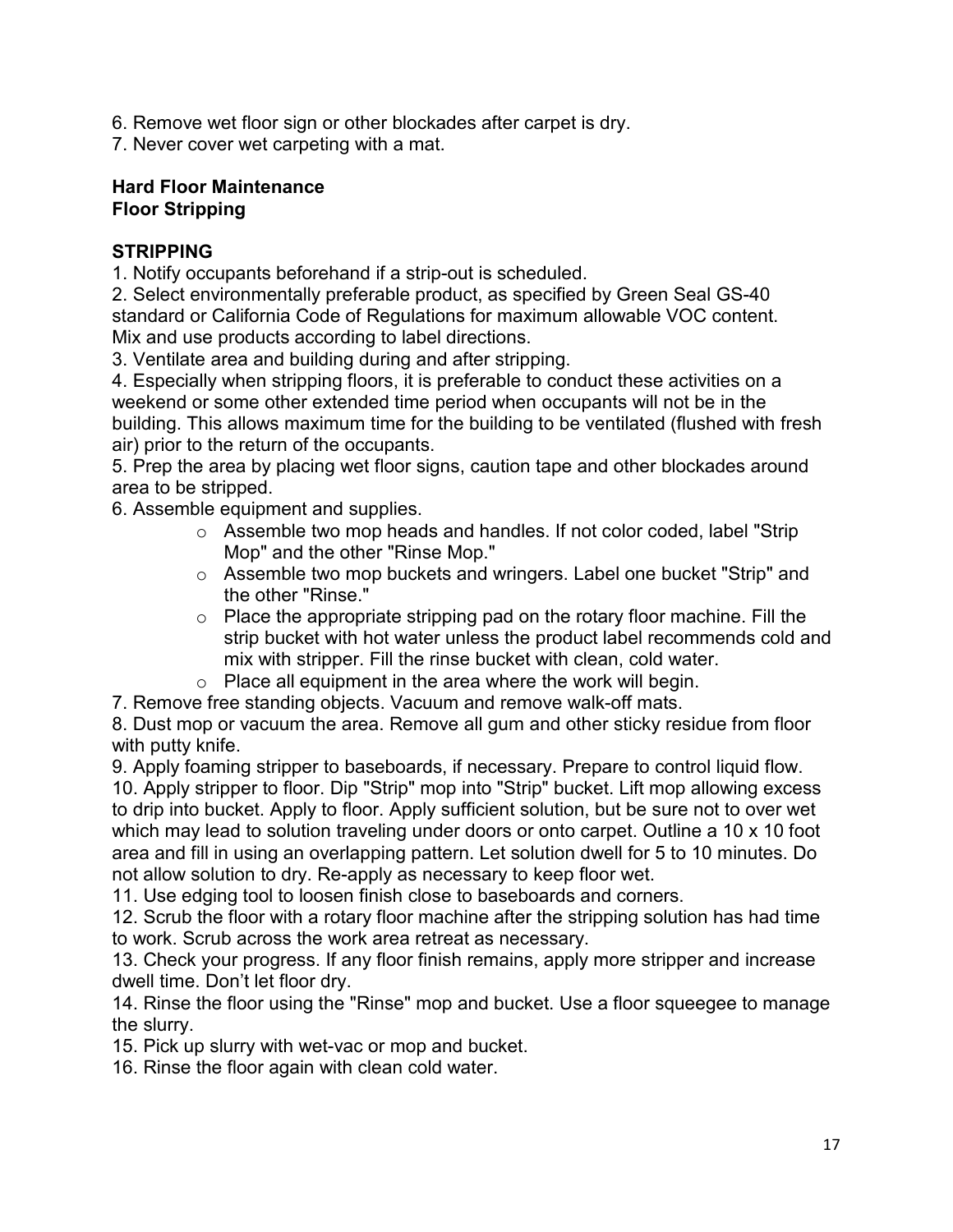17. When the floor dries, rub your hand over it. If there is residue on your hand, you must rinse again.

18. Once the floor is dry and free of residue and glossy areas (sign of finish or sealer), it is ready to be coated.

# **FINISH/SEALER APPLICATION**

1 Apply finishes or sealers with a clean rayon mop head or micro-fiber flat mop.

2. Use clean buckets with clean wheels.

- 3. Line bucket with fitted trash liner.
- 4. Use finish or sealer that meets the California Code of Regulations for maximum allowable VOC content, or one that is Green Seal (GS-40) certified.
- 5. Apply even coats.
- 6. Don't force dry finish with a fan.

7. Put on appropriate Personal Protective Equipment, as stated on the product label and MSDS.

8. Post Wet Floor signs and blockades.

9. Pour enough sealer or finish into the bucket for the area.

# **BUFFING AND BURNISHING**

1. Make sure that adequate floor finish exists.

2. Select the appropriate restoration products. Water-based, low VOC products are preferred.

3. Apply product in a stream or coarse spray instead of a wide-angle mist to minimize the amount that becomes airborne and inhaled or over sprayed. Do not over apply.

4. Be sure that the pad matches the machine speed and the finish type.

5. Put on appropriate Personal Protective Equipment, as stated on the product label and MSDS.

6. Post wet floor signs or other blockades.

7. Dust mop and damp mop the floor. The use of a micro-fiber flat mop is preferred.

8. Change pads as necessary.

9. Dust mop the floor after the entire area has been buffed.

10. Clean equipment and return it to its proper place.

11. Remove wet floor signs and/or other blockades.

# **Entryways**

## **Entryway Systems Maintenance**

Properly installed and maintained entryway systems greatly reduce the amount of foreign matter tracked into the building, reduce the risk of slips/falls inside the building, and protect the building flooring systems from excessive wear and tear, thereby reducing interior maintenance requirements. Permanently installed at each lobby within the building, proper mats, help remove dust and particles from visitors' shoes and prevent dirt, dust, pollen and other particles from being tracked into the building at all times. (Please note that all mating must be at least 10 feet in length and of the proper material.)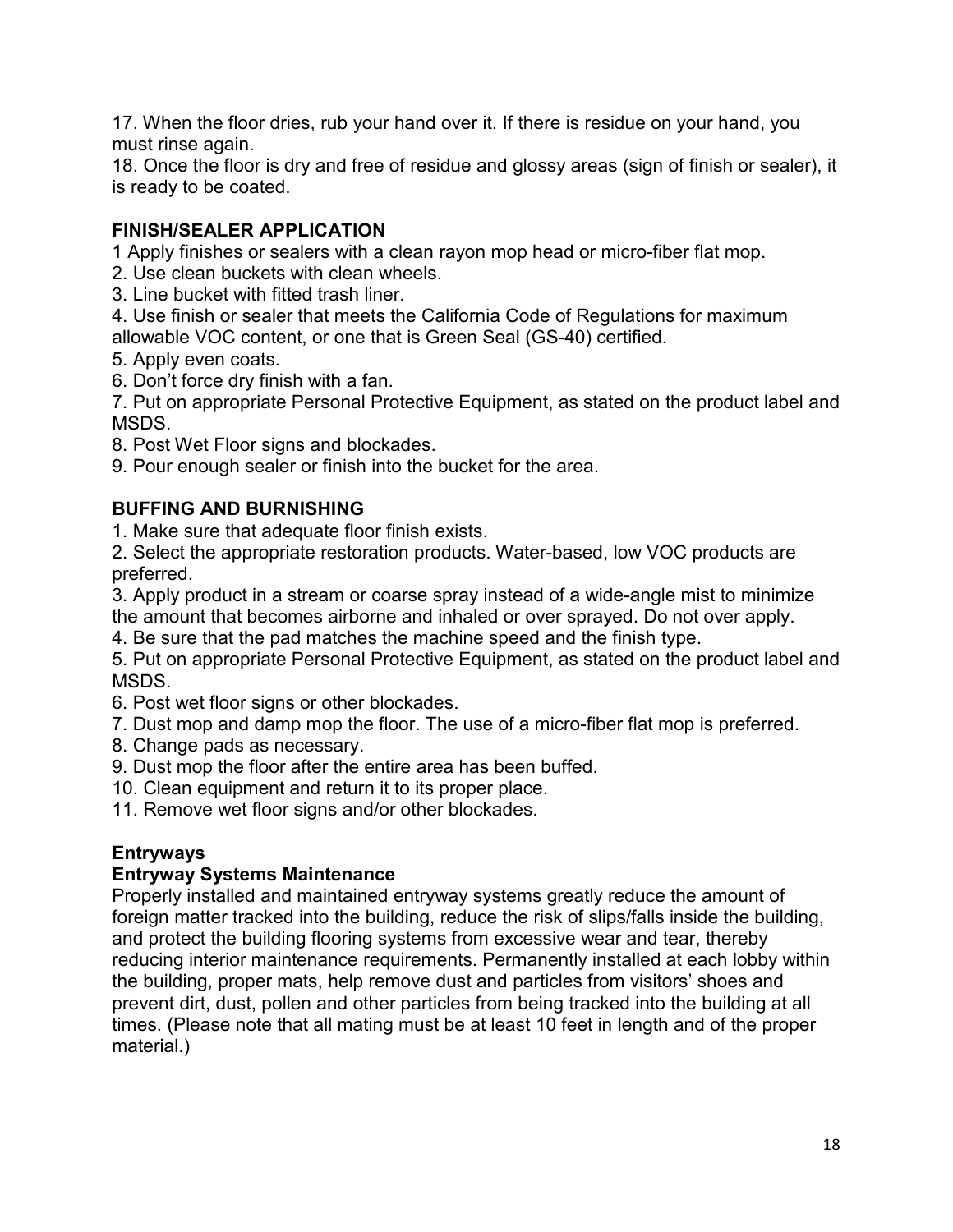Additional mat systems and application shall be specified and applied as seasonally appropriate. For example, in the winter when grit and water are prevalent, a dual (external/internal) mat system may be required to adequately protect the building, and to supplement the permanent system installed at the main entryway.

UCI Facilities Management will be responsible for cleaning and maintaining entryway systems and mats. A log shall be maintained to document that the systems have been effectively maintained. This log and system performance shall be reviewed at least annually by the Property Manager.

#### **ENTRYWAY MAINTENANCE PROCEDURES (DAILY) Exterior**

1. Empty and clean trash cans.

2. Clean doors, door handles, and kick-plates with appropriate GS-37 cleaner.

3. Sweep exterior sidewalk and vestibule with a high quality push-broom or mechanized sweeper or vacuum.

4. Vacuum entryway matting if present.

#### **Interior**

1. Clean walls, doors, door-handles, push plates, and kick-plates.

- 2. Vacuum matting in both directions.
- 3. Dust mop or vacuum entryway flooring.
- 4. Repeat more frequently if heavy soil is present.

# **ENTRYWAY MAINTENANCE PROCEDURES (PERIODIC)**

## **Exterior**

1. Roll up and remove matting if possible.

- 2. Sweep underneath matting.
- 3. Place wet floor signs and or caution tape.

4. When necessary (determine frequency and add to existing scope of work) Clean washable entryway mats with high pressure washer. If not washable Steam Extract with low moisture system to be dry in less than one hour.

5. Reinstall matting once entryway and matting is dry.

## **Interior**

1. When necessary (UCI Management to determine frequency and add to existing scope of work). Steam Extract with low moisture system to be dry in less than one hour.

- 2. Roll up and remove removable matting/grating.
- 3. Place wet floor signs and caution tape.
- 4. Damp mop entryway.
- 5. Remove wet floor signs and or caution tape when the area is dry.

**Note:** Periodic procedures should be repeated as needed based on weather conditions and soil loads.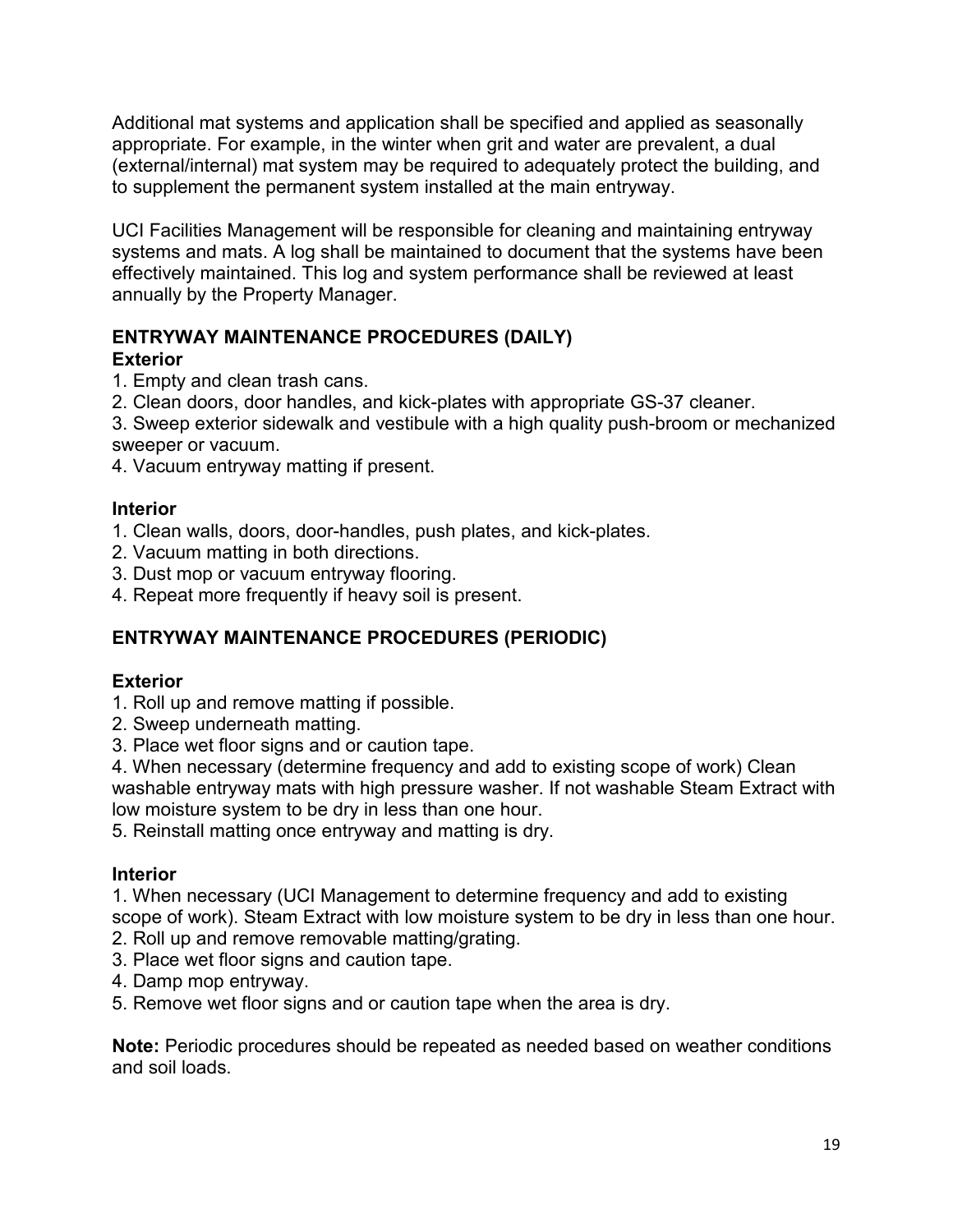#### **Hand Hygiene Workplace Wellness**

Below please find products which are positioned to promote and improve hand hygiene, which include GS-41 hand washing soaps and waterless hand sanitizers. The goal of this requirement in EQ Prerequisite 3 is to fight the spread of germs in the workplace through hand washing and the use of hand sanitizers.

#### **Chemical Handling & Storage Isolated Chemical Storage and Mixing Areas**

Proper isolation, storage and handling of chemicals reduce the risk of occupant exposure to potentially hazardous materials.

All housekeeping chemicals will be stored in isolated areas of the building, currently on the lower level floor in a secure area. Proper isolation includes:

- o Locked doorways and full height (floor to floor deck) partitions with access for authorized janitorial staff and property managers only.
- o Proper ventilation systems to assure direct-to-outside air exhaust, no air recirculation, and negative static pressure in the storage room.
- $\circ$  Hot and cold water supplies and sink drains plumbed for appropriate disposal of liquid wastes.

UCI Management will maintain building plan drawings indicating all areas where chemical storage and mixing occurs in the building, and shall document appropriate design and maintenance of the supporting building systems. Housekeeping specifications will dictate where chemical storage and mixing occurs in the building. Housekeeping practices shall be reviewed at least annually to assure compliance with these requirements.

## **Use of Concentrates Use of Concentrates from Dispensing Equipment**

Use of chemical concentrates has several positive environmental benefits:

- o Significantly lower transportation costs and fuel use between manufacturer and end-user.
- o Significantly lower use of packaging materials.
- o Lower real chemical use to obtain same performance.
- o Potentially lower exposure of maintenance personnel to hazardous chemicals.

Chemical concentrates may present higher hazards upon exposure. The proper containment, storage and dispensing of chemical concentrates is critical in avoiding employee exposures. Exposure to hazardous chemicals is minimized by using closed dispensing systems. Concentrates sold for manual dilution in buckets or bottles can actually increase the risk of employee exposure. Chemical concentrates dispensed from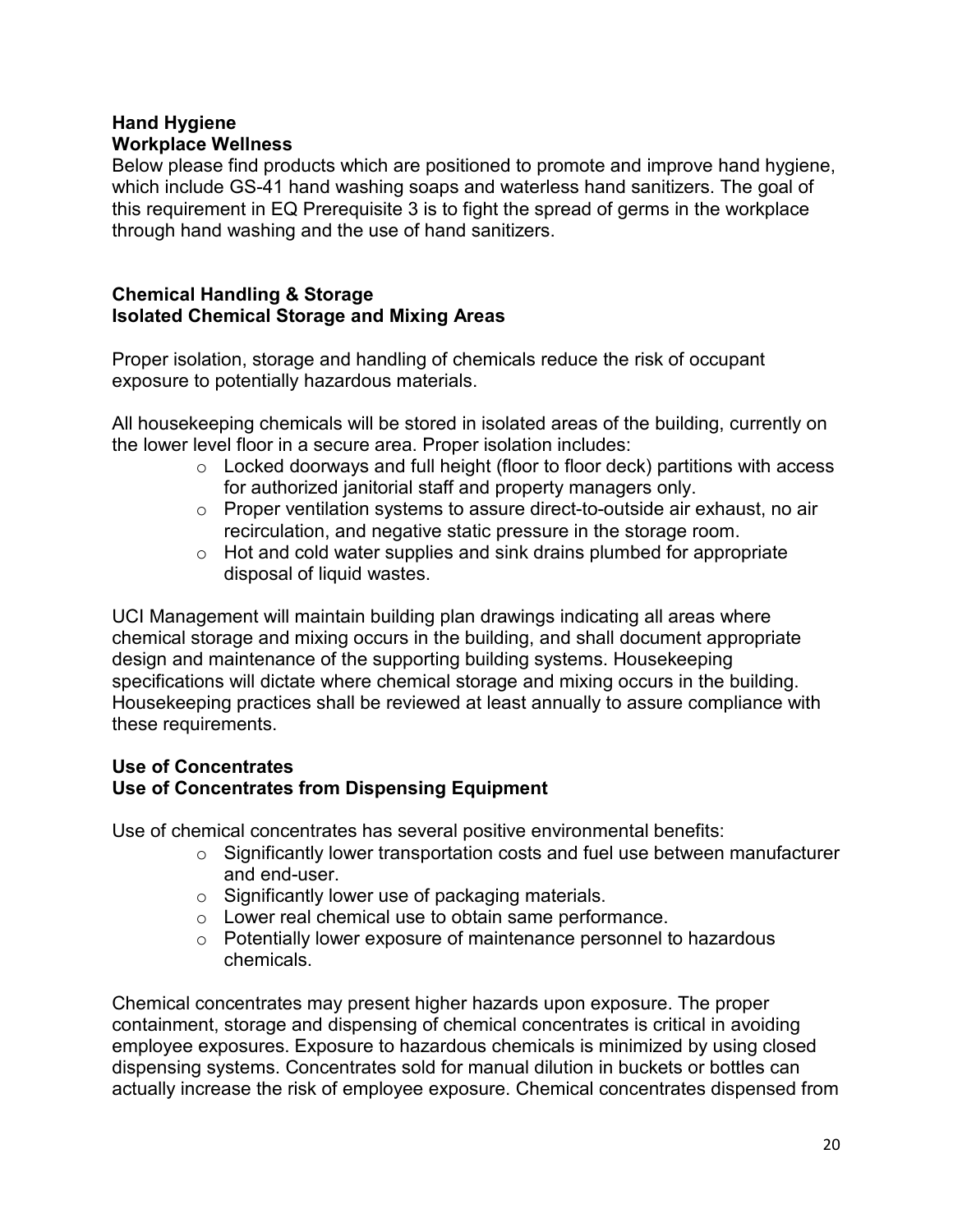closed dilution systems shall be used preferentially to open dilution systems or nonconcentrated products.

Cleaning personnel shall be properly trained in the use, maintenance and disposal of housekeeping chemicals, dispensing equipment and packaging.

Products should always be diluted accurately according to manufacturer's directions. This can be achieved through a variety of methods including measuring cups, simple dispensing pumps and automated dilution equipment. Dilution control equipment is highly recommended because it minimizes the potential for human error and reduces the chance of chemical exposure to concentrates. Dilution equipment should be periodically checked for accuracy. If using manual dilution, e.g. measuring cup or pump,

Cleaning personnel should understand that by adding extra chemical concentrate beyond recommended dilutions that the product will not necessarily perform better. In fact, surfaces can become slippery and / or take on a cloudy or streaked appearance due to chemical residue.

Finally, never mix cleaning products together. Some cleaning chemicals can react when mixed to give off dangerous by-products. Rinse containers after use.

Use appropriate personal protective equipment when mixing concentrated cleaning products.

Make sure that spray bottles (secondary containers) have appropriate labels.

#### **Occupant Feedback**

UCI seeks to encourage and welcome occupant feedback through the regular course of business operations, and intend to actively solicit said feedback annually via a yearly custodial satisfaction survey.

The custodial satisfaction survey is provided to all building occupants and responses will be collected and analyzed by the UCI custodial team. Revisions to the Cleaning Program and to specific area & space procedures are to follow based on occupant concerns or priorities.

Occupants are also encouraged to provide immediate complaints, concerns or requests directly to Aaron Uresti for rapid response issues.

| <b>Name</b>             | ™itle                                         | <b>Phone</b>   | <b>Email</b>    |
|-------------------------|-----------------------------------------------|----------------|-----------------|
| Jacqueline<br>Castaneda | Sr. Custodial<br>Superintendent, UC<br>Irvine | (949) 824-3834 | imcamp1@uci.edu |